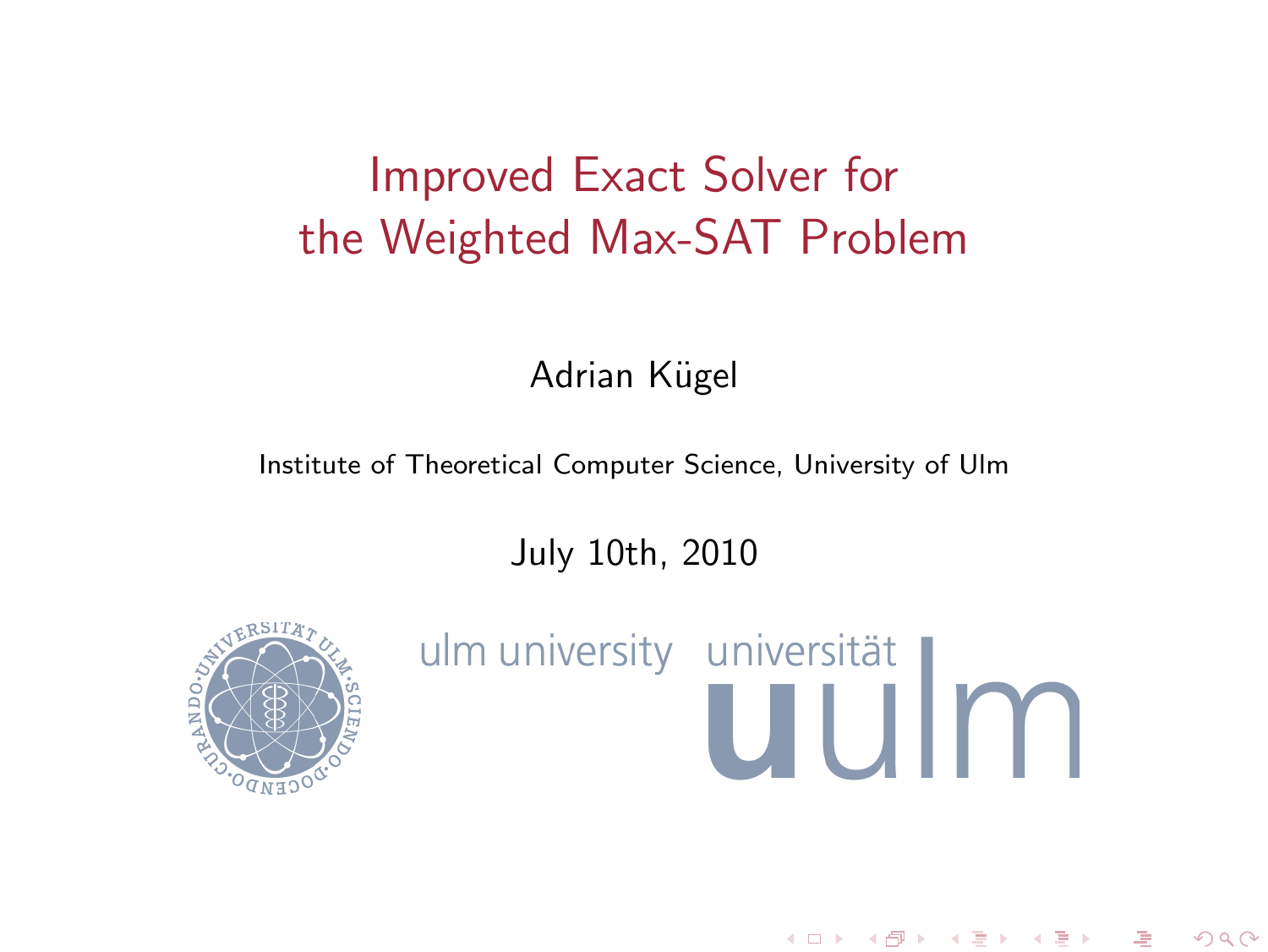# **Motivation**

- Max-SAT is NP-hard  $\rightarrow$  no efficient algorithm known
- Applications
	- Bioinformatics  $\rightarrow$  protein structure similarity
	- Electronic markets  $\rightarrow$  combinatorial auctions
	- Sports scheduling  $\rightarrow$  break minimization
	- Probabilistic reasoning  $\rightarrow$  Most Probable Explanation (MPE)

何 → → ヨ → Adrian K¨ugel Institute of Theoretical Computer Science, University of Ulm

<span id="page-1-0"></span> $\Omega$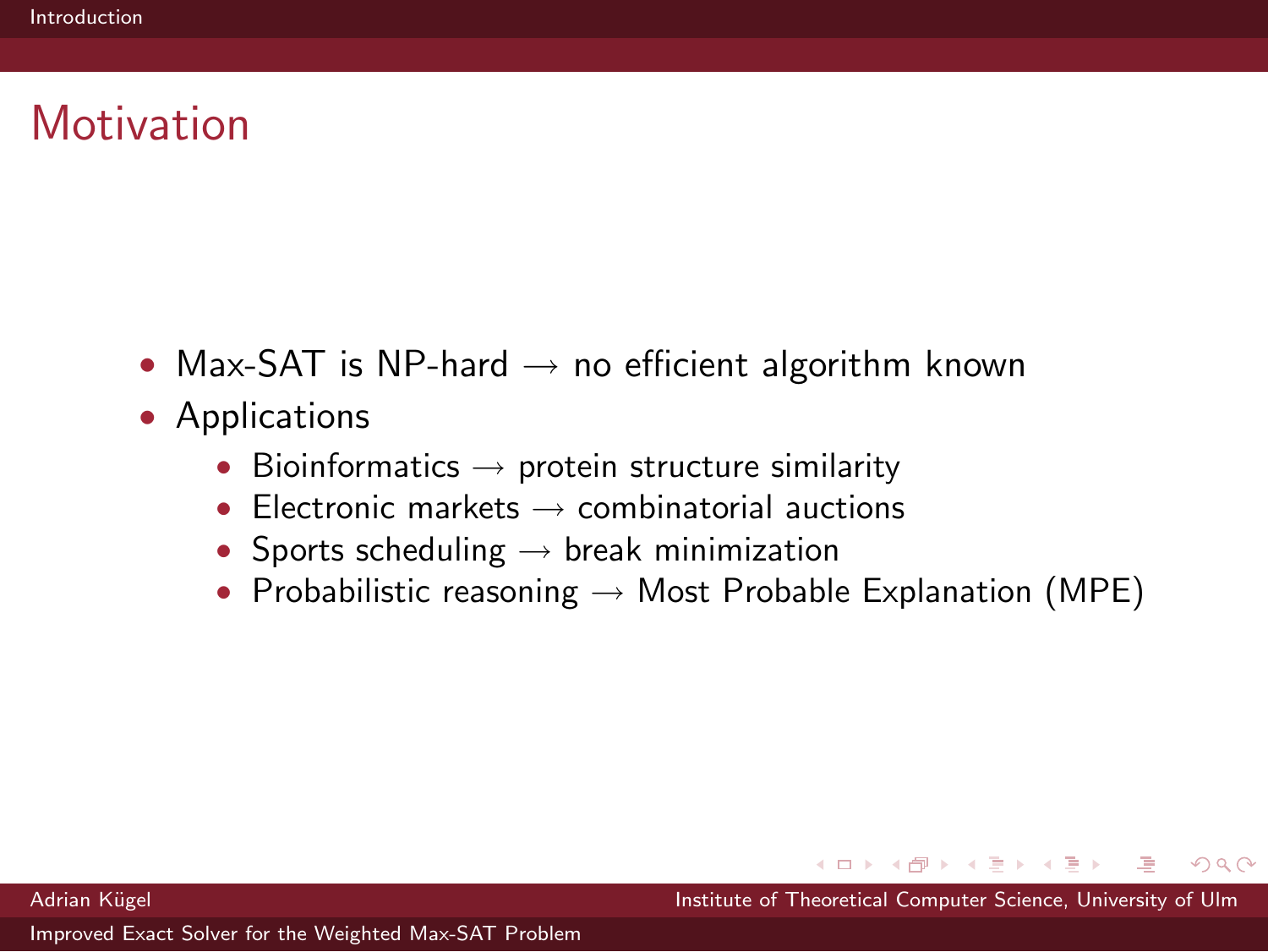# Max-SAT Definition

- Given a list of clauses  $C_1, \ldots, C_m$
- Clause consists of disjunction of literals  $(l_1 \vee l_2 \vee \ldots \vee l_k)$
- Literal is either  $x_i$  or  $\overline{x_i}$
- Find assignment of Boolean variables  $x_1, \ldots, x_n$  that satisfies maximum number of clauses
- Clause is satisfied if at least one literal is assigned true

**← イヨ → イロト** Adrian K¨ugel Institute of Theoretical Computer Science, University of Ulm

 $\Omega$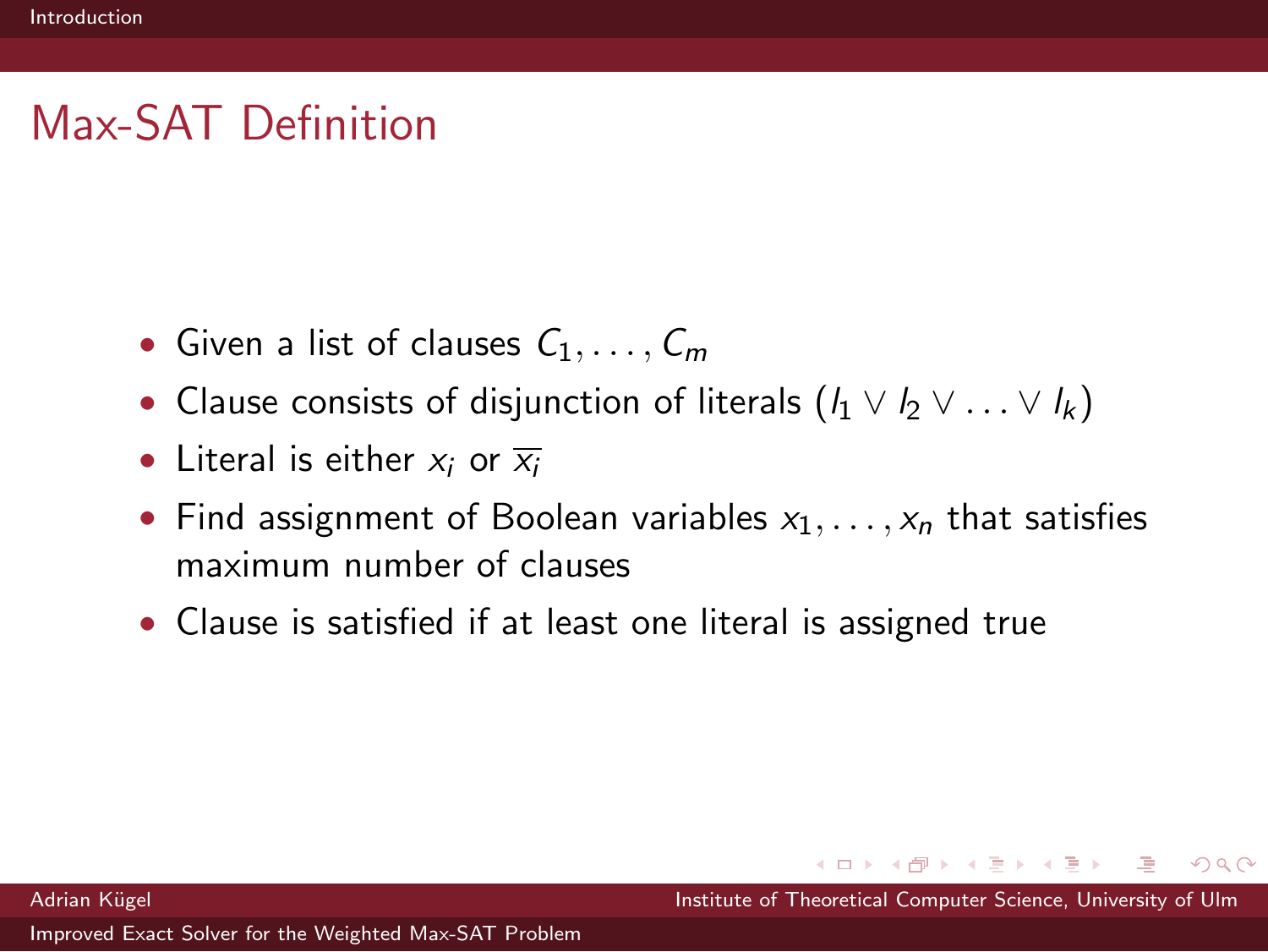#### Instantiating a variable

- Assign a value to a variable  $x_i$
- Remove literals from the clauses which have been assigned false
- Remove clauses which become satisfied

母→ ∢∃→ Adrian Kügel Institute of Theoretical Computer Science, University of Ulm

 $\Omega$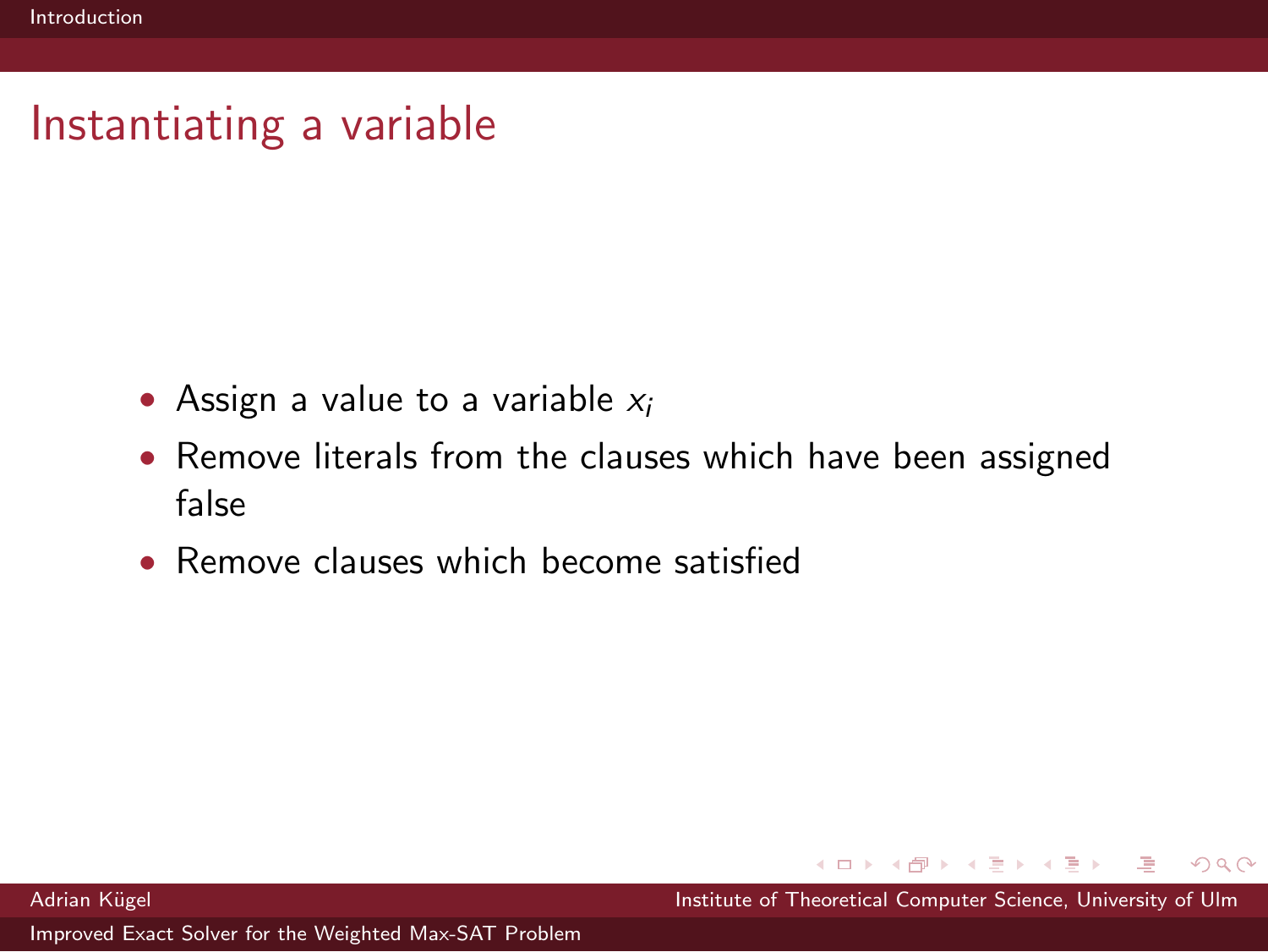$$
C_1 = (x_1 \vee x_2 \vee x_6)
$$
  
\n
$$
C_2 = (x_2 \vee \overline{x}_6)
$$
  
\n
$$
C_3 = (\overline{x}_1 \vee x_3)
$$
  
\n
$$
C_4 = (\overline{x}_1 \vee x_4)
$$
  
\n
$$
C_5 = (\overline{x}_3 \vee \overline{x}_4)
$$
  
\n
$$
C_6 = (x_1 \vee \overline{x}_2 \vee x_5)
$$
  
\n
$$
C_7 = (x_1 \vee \overline{x}_2 \vee \overline{x}_5)
$$
  
\n
$$
\rightarrow \text{assign } x_1 = \text{true}
$$

メロメ メタメ メミメ メミメー Adrian Kügel Institute of Theoretical Computer Science, University of Ulm

 $299$ 

唐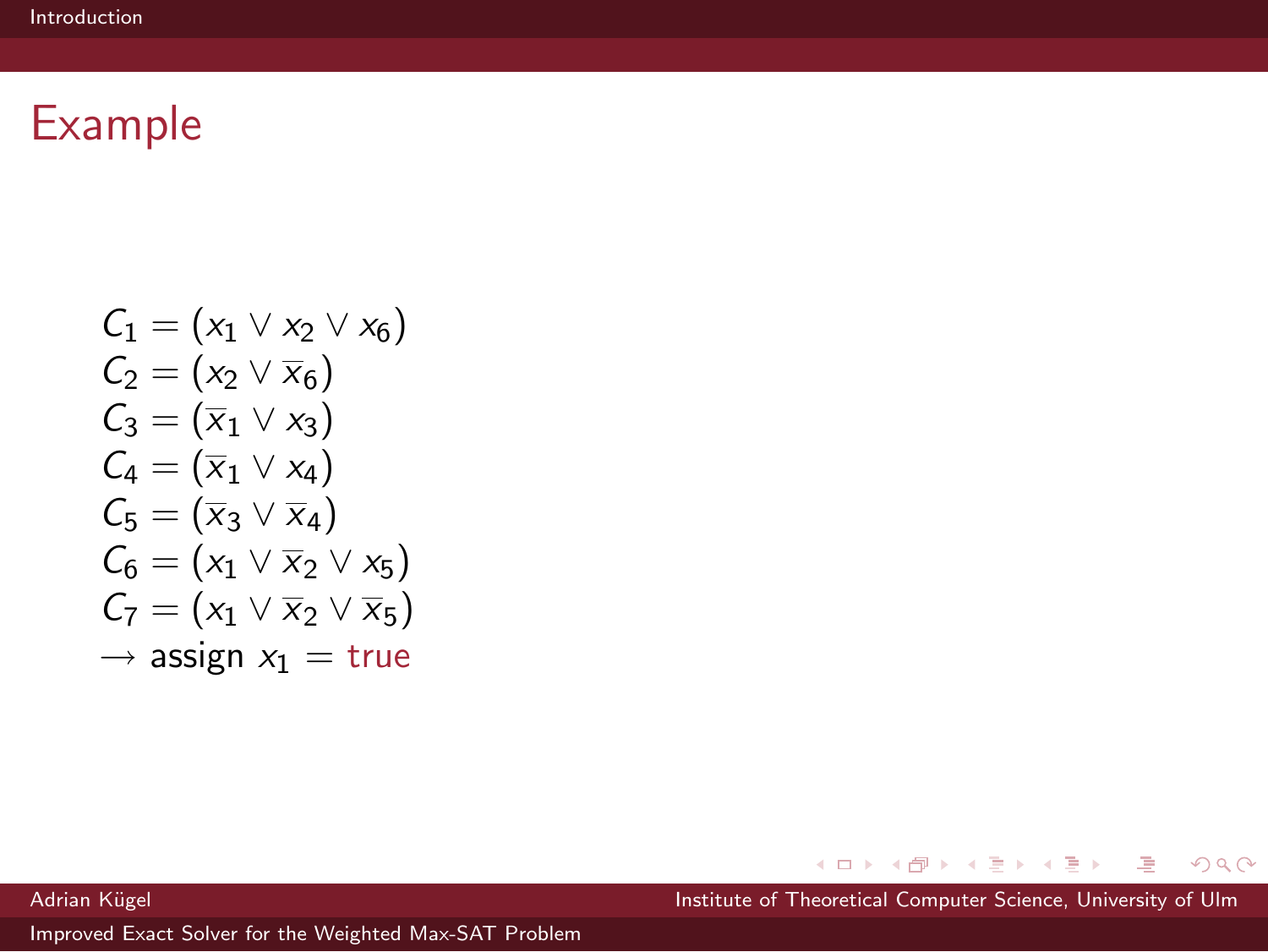$$
C_1 = (\text{true} \lor x_2 \lor x_6)
$$
  
\n
$$
C_2 = (x_2 \lor \overline{x}_6)
$$
  
\n
$$
C_3 = (\text{false} \lor x_3)
$$
  
\n
$$
C_4 = (\text{false} \lor x_4)
$$
  
\n
$$
C_5 = (\overline{x}_3 \lor \overline{x}_4)
$$
  
\n
$$
C_6 = (\text{true} \lor \overline{x}_2 \lor x_5)
$$
  
\n
$$
C_7 = (\text{true} \lor \overline{x}_2 \lor \overline{x}_5)
$$

メロメ メタメ メミメ メミメー Adrian Kügel Institute of Theoretical Computer Science, University of Ulm

 $299$ 

唐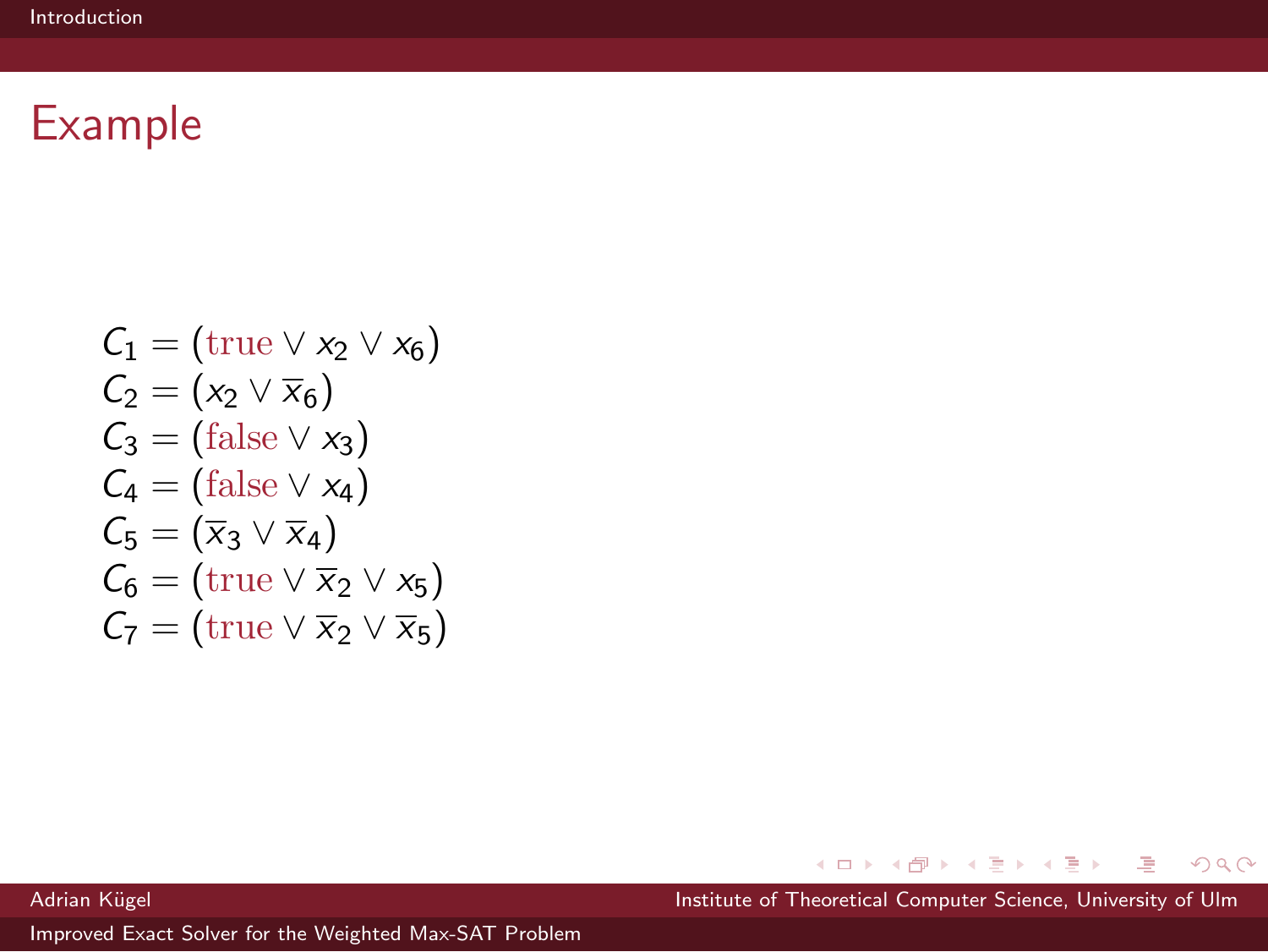$$
C_2 = (x_2 \vee \overline{x}_6)
$$
  
\n
$$
C_3 = (x_3)
$$
  
\n
$$
C_4 = (x_4)
$$
  
\n
$$
C_5 = (\overline{x}_3 \vee \overline{x}_4)
$$

メロメ メタメ メミメ メミメー  $299$ 唐

Adrian Kügel Institute of Theoretical Computer Science, University of Ulm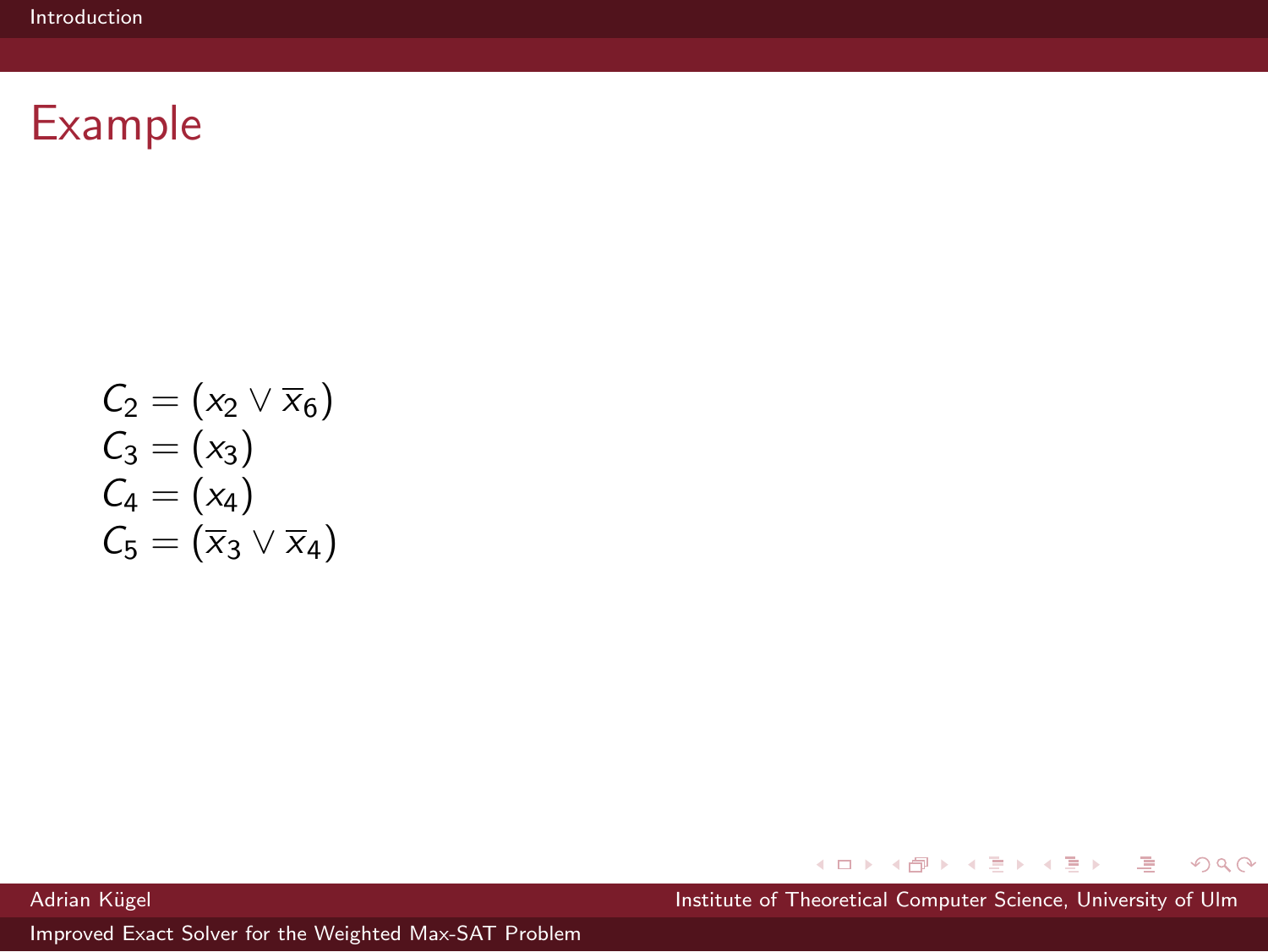# Branch and Bound for Max-SAT

- Search space is a binary tree with  $2<sup>n</sup>$  nodes
- Each inner node corresponds to partial assignment
- Leaf nodes correspond to complete assignments
- Branching:
	- Select unassigned variable
	- Assign value
	- Process remaining clauses recursively
	- Assign opposite value
	- Process remaining clauses recursively

Adrian Kügel **Institute of Theoretical Computer Science**, University of Ulm

 $\Omega$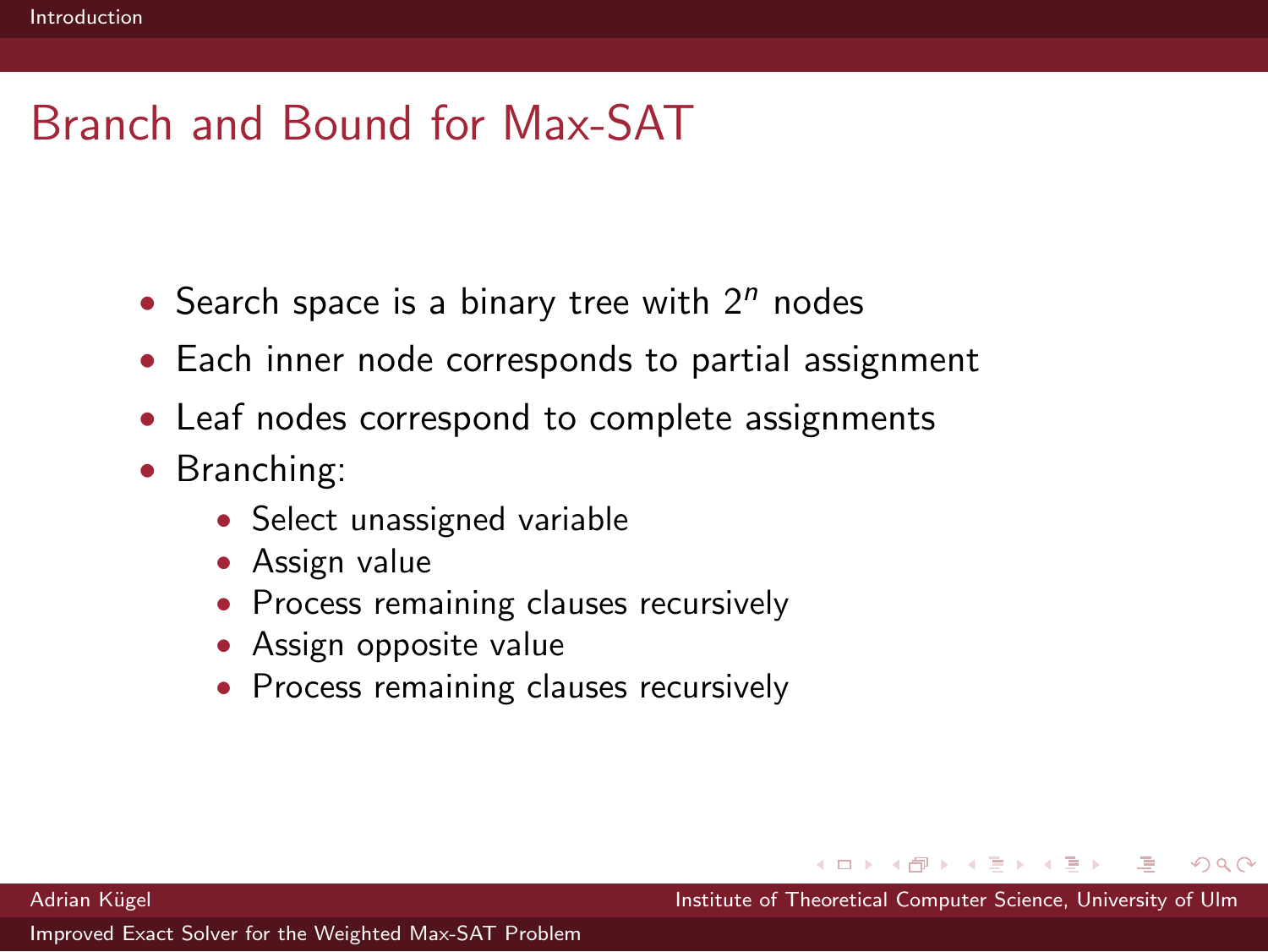#### Lower Bound

- Idea: (over) estimate the best possible value of a subtree
- If estimation is worse than best value found so far, subtree can be skipped
- For minimization problems: lower bound  $|b| <$  minimum value in subtree
- Simplest lower bound Max-SAT: number of clauses unsatisfied by partial assignment
- Better: calculate lower bound by finding disjoint inconsistent subformulas

 $\Omega$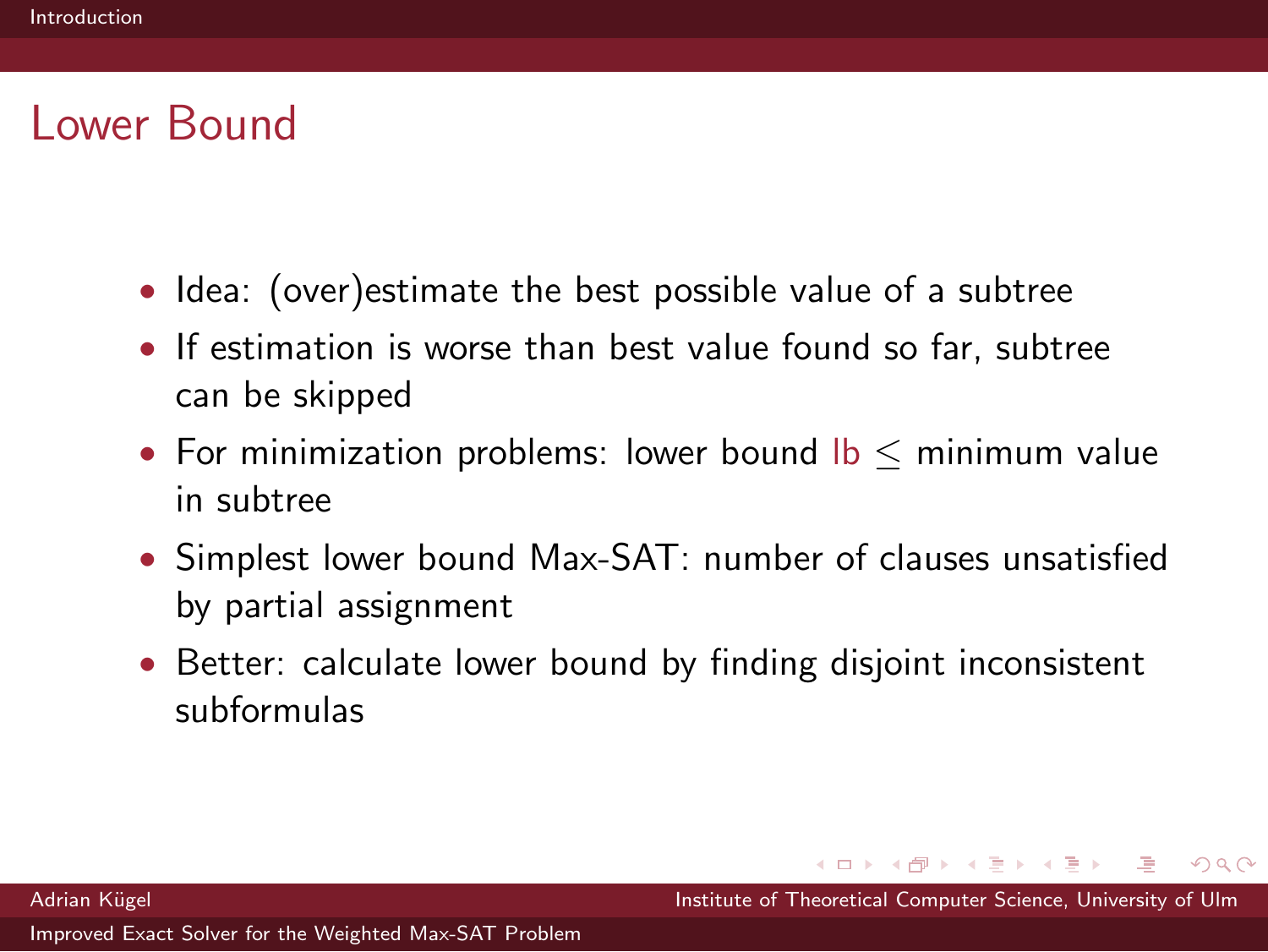# Finding inconsistent subformulas by unit propagation

- Unit clauses can only be satisfied by satisfying the literal
- Propagate literals of unit clauses until empty clause is derived
- Reconstruct which clauses are needed to derive empty clause

Adrian K¨ugel Institute of Theoretical Computer Science, University of Ulm

 $\Omega$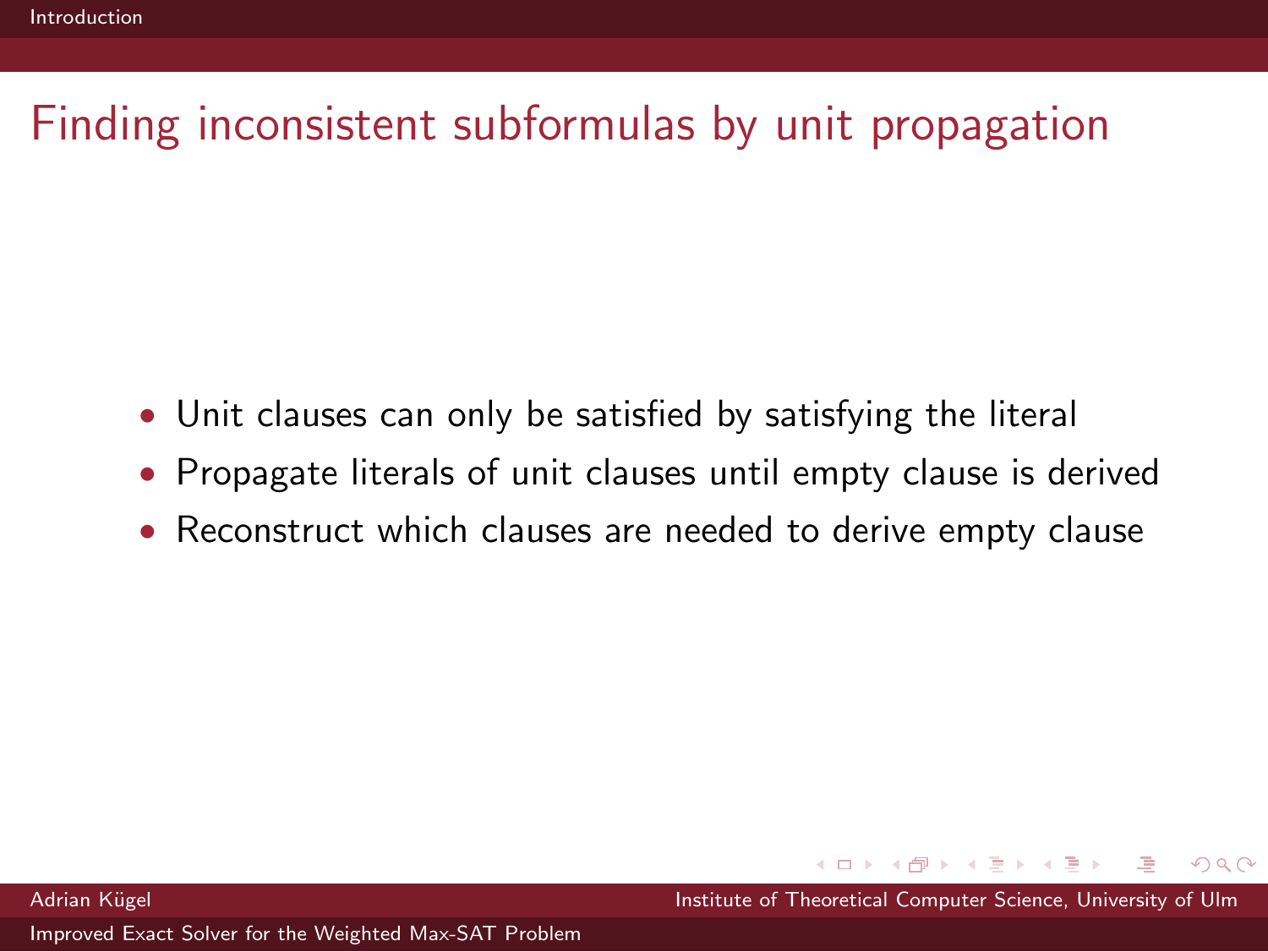$$
C_2 = (x_2 \vee \overline{x}_3)
$$
  
\n
$$
C_3 = (x_3)
$$
  
\n
$$
C_4 = (x_4)
$$
  
\n
$$
C_5 = (\overline{x}_3 \vee \overline{x}_4)
$$
  
\n
$$
\rightarrow \text{Assign } x_3 = \text{true}
$$

メロメ メタメ メミメ メミメー Adrian Kügel Institute of Theoretical Computer Science, University of Ulm

唐

 $299$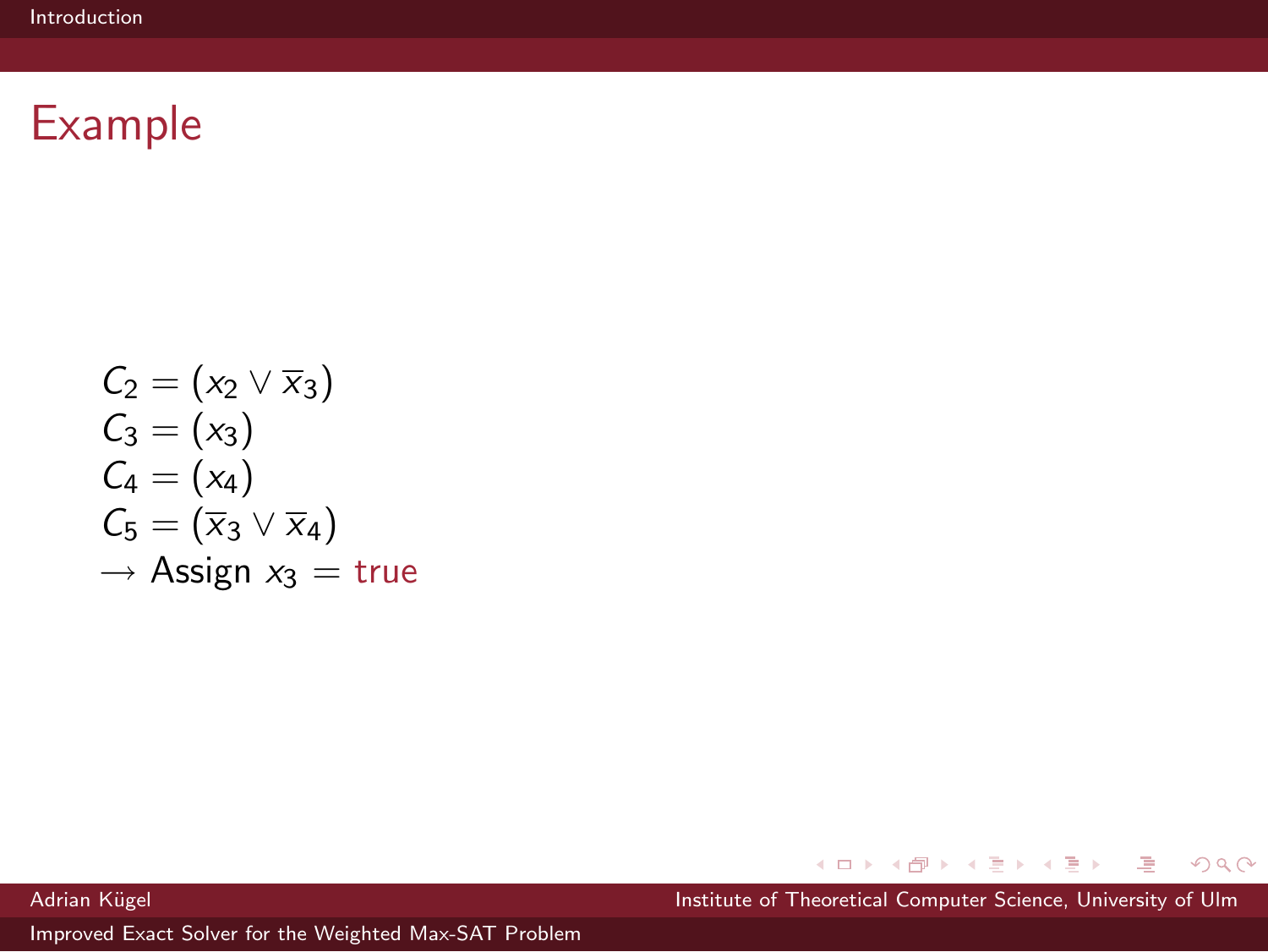$$
C_2 = (x_2 \vee \text{false})
$$
  
\n
$$
C_3 = (\text{true})
$$
  
\n
$$
C_4 = (x_4)
$$
  
\n
$$
C_5 = (\text{false} \vee \overline{x}_4)
$$

メロメ メタメ メミメ メミメー  $299$ 唐

Adrian Kügel Institute of Theoretical Computer Science, University of Ulm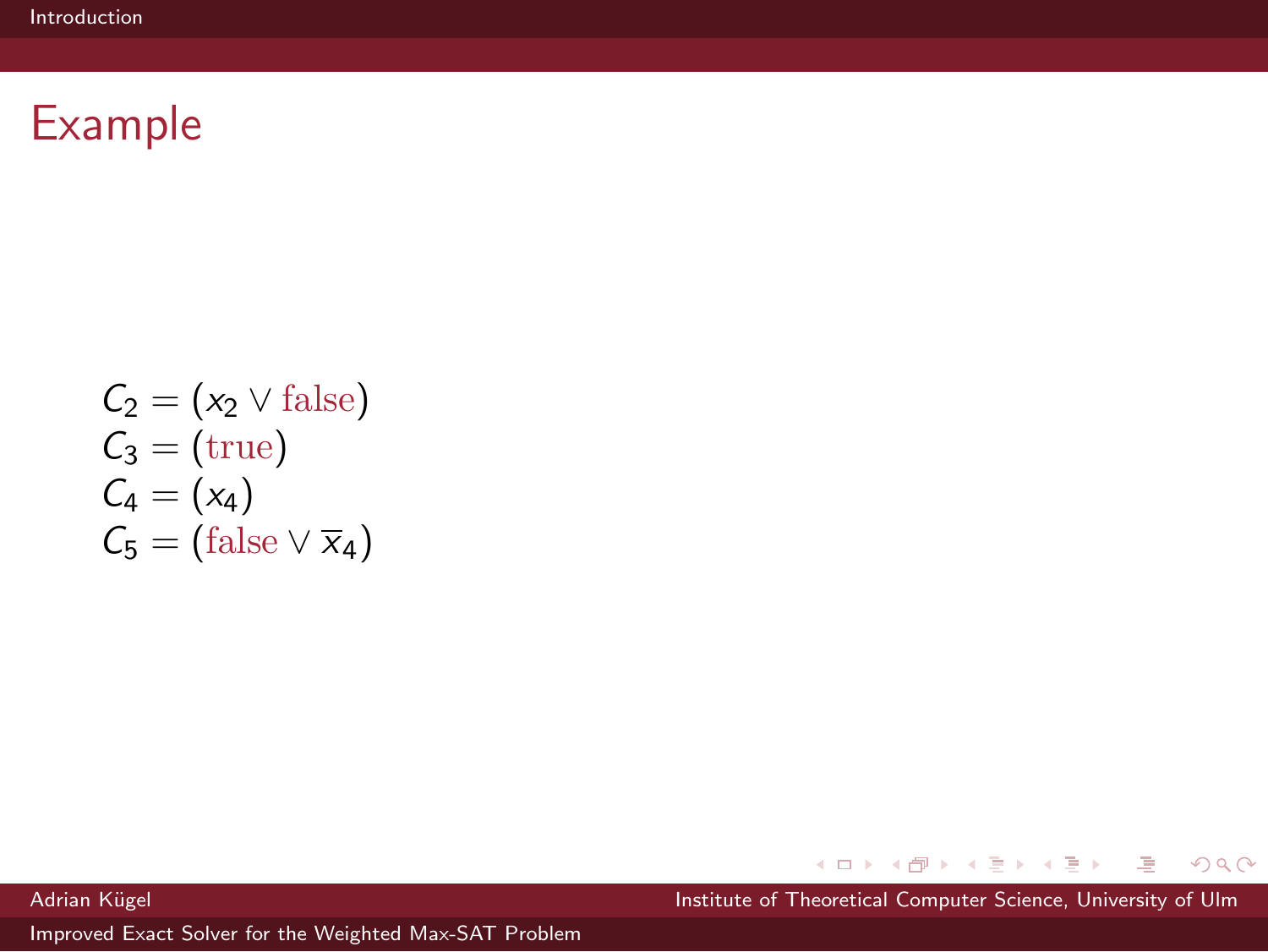$$
C_2 = (x_2)
$$
  
\n
$$
C_4 = (x_4)
$$
  
\n
$$
C_5 = (\overline{x}_4)
$$
  
\n
$$
\rightarrow \text{Assign } x_4 = \text{true}
$$

メロメ メタメ メミメ メミメー  $299$ 唐

Adrian Kügel Institute of Theoretical Computer Science, University of Ulm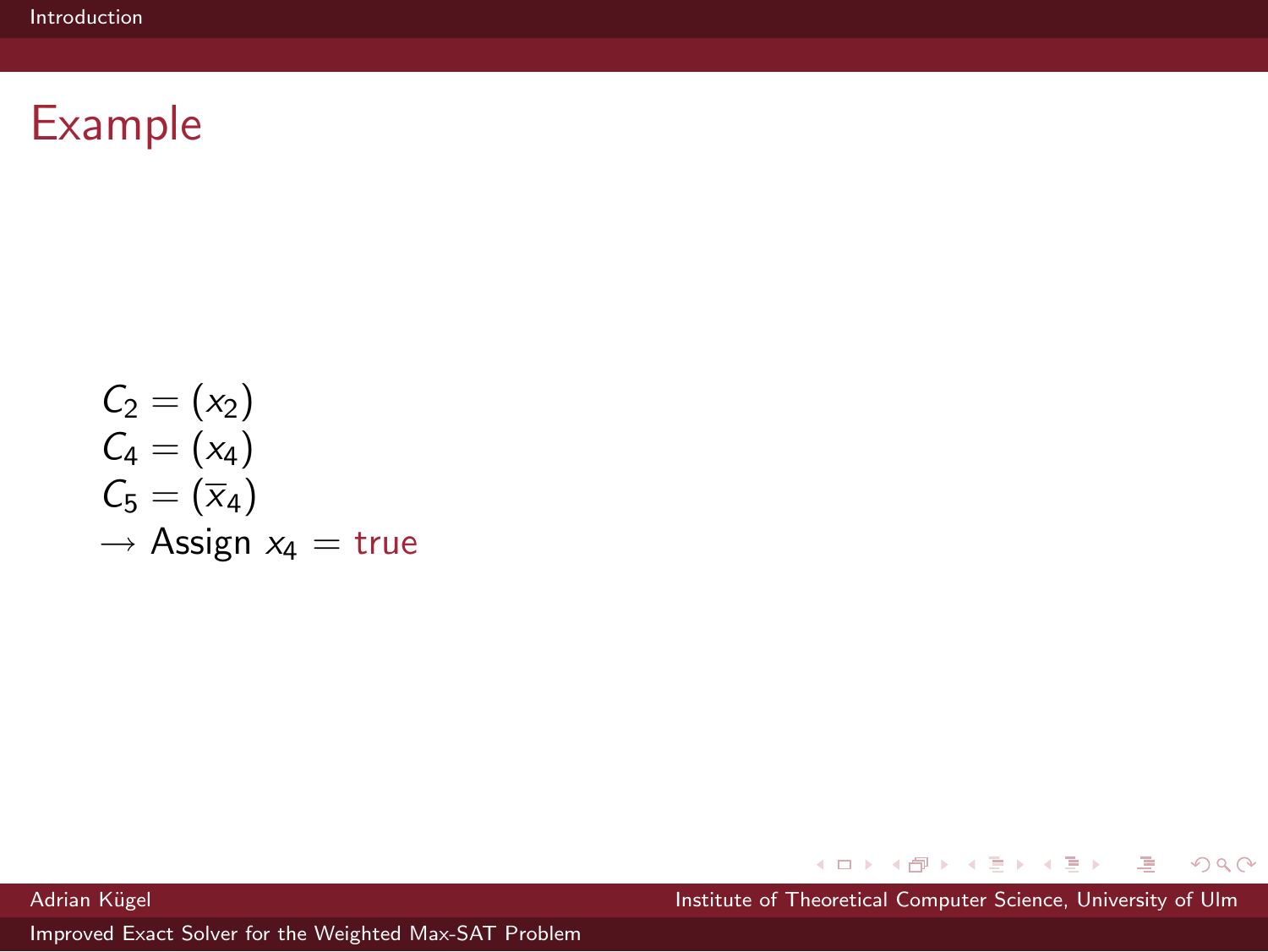$$
C_2 = (x_2)
$$
  
\n
$$
C_4 = (true)
$$
  
\n
$$
C_5 = (false)
$$

メロメ メタメ メミメ メミメー  $299$ 唐

Adrian Kügel Institute of Theoretical Computer Science, University of Ulm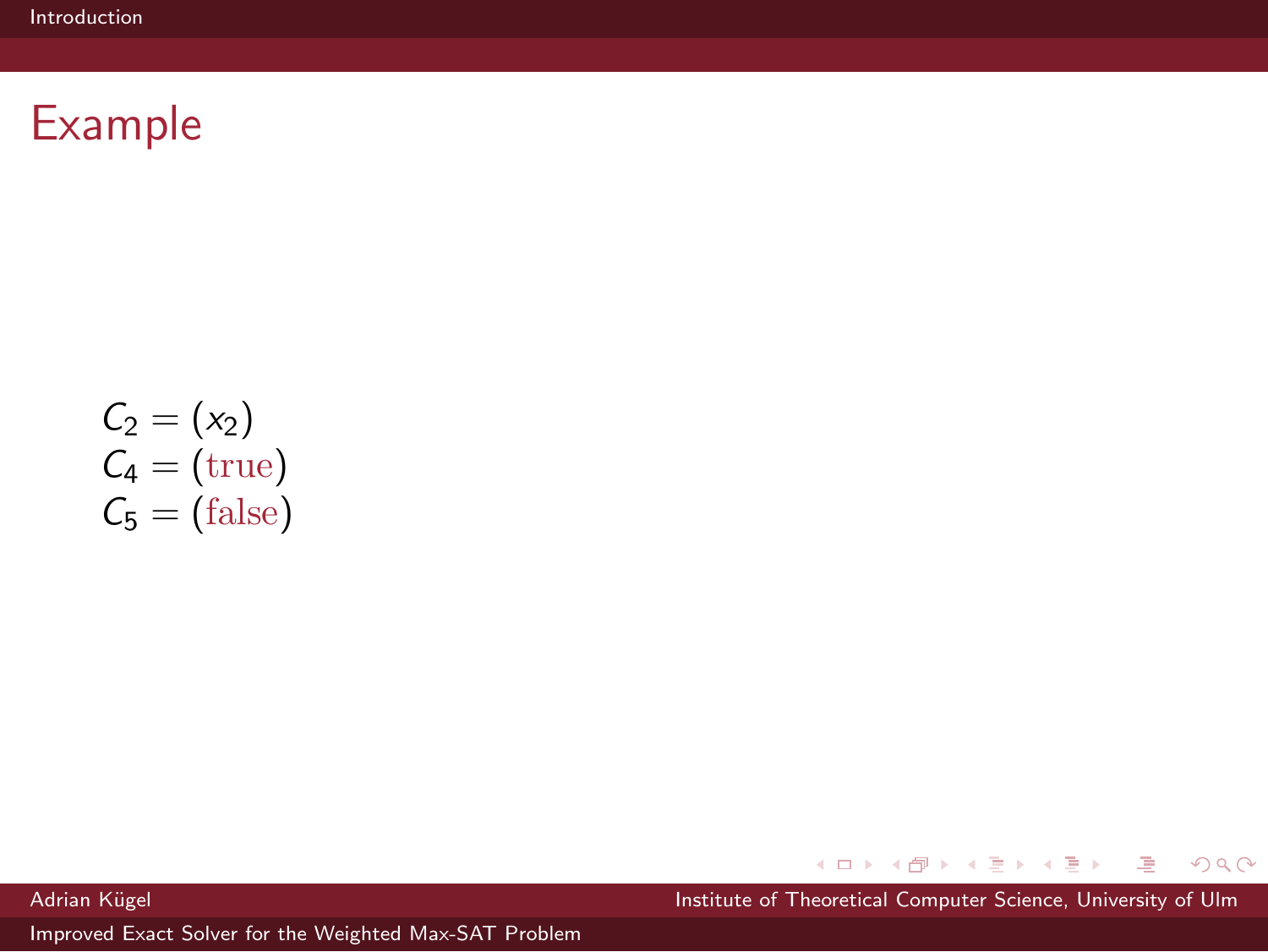$$
\begin{array}{l} C_2=(x_2) \\ C_5=()\end{array}
$$

メロメ メタメ メミメ メミメー  $299$ 唐

Adrian Kügel Institute of Theoretical Computer Science, University of Ulm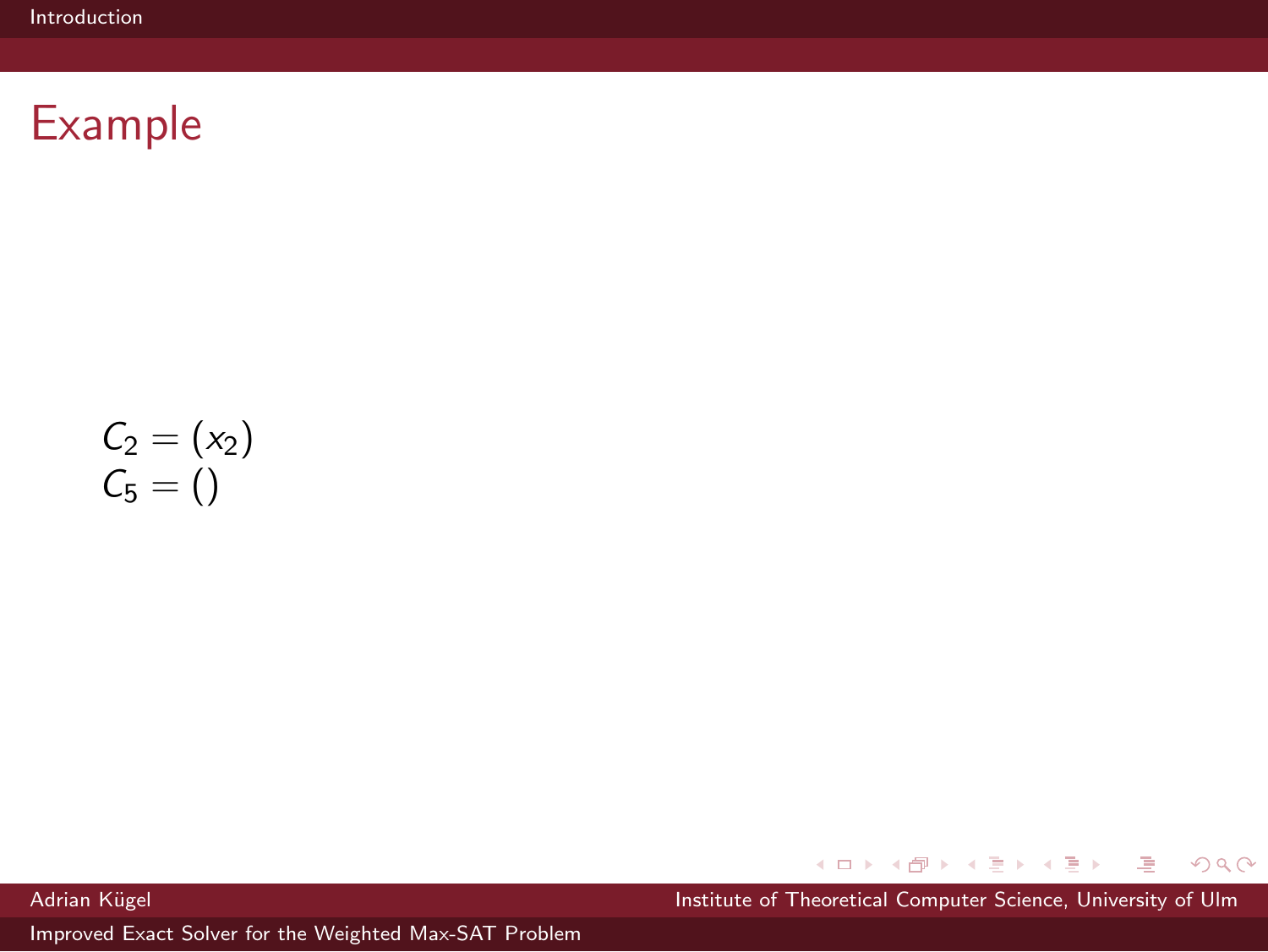# Implication graph



メタメメ ミメメ ミメ Adrian Kügel Institute of Theoretical Computer Science, University of Ulm

4 0 F

唐

 $299$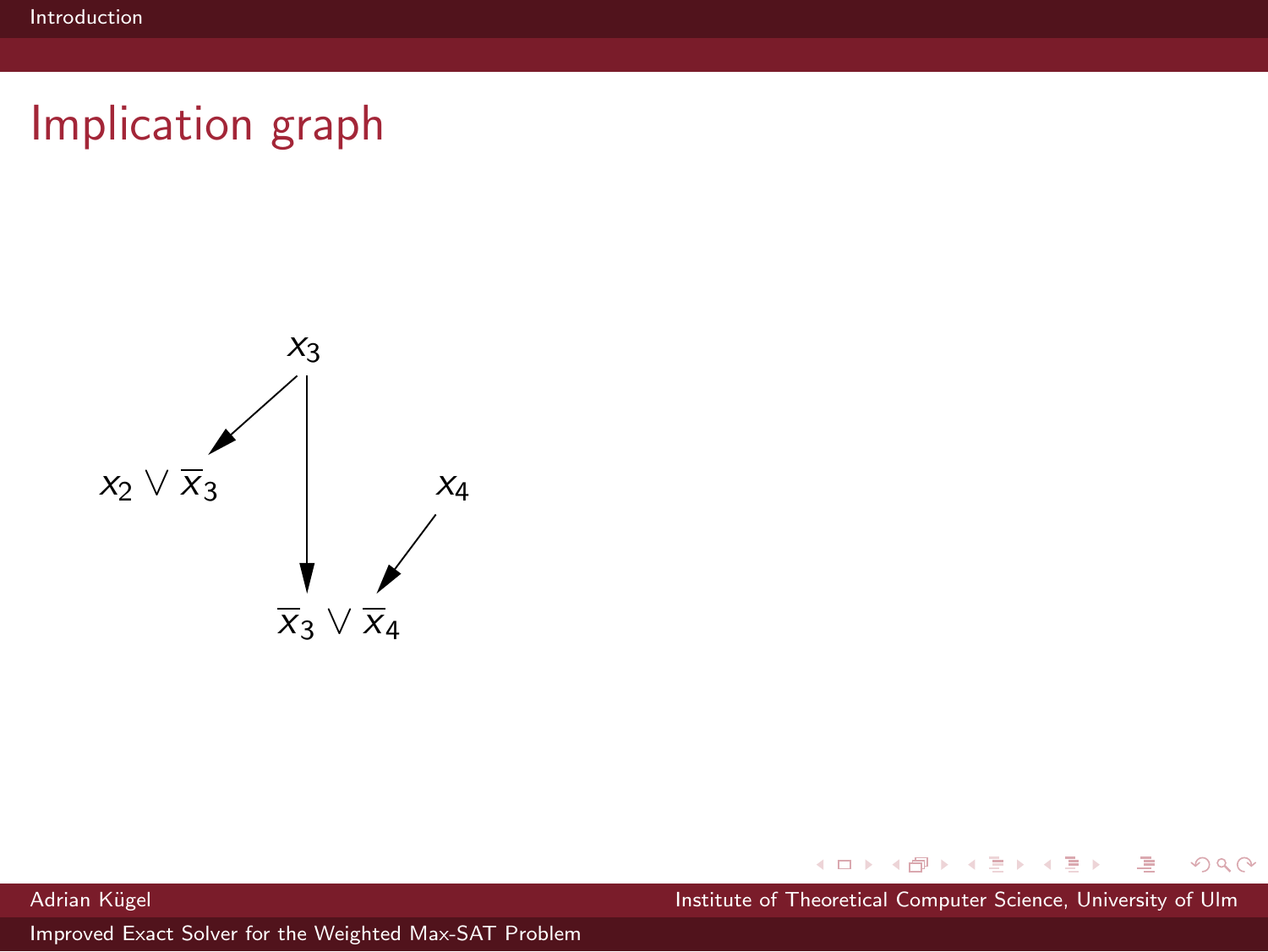# One step further: failed literal detection

- Add a unit literal *I* to the formula
- Use unit propagation to detect inconsistent subformula  $F'$
- $S_l = F' \setminus l$  is resolution proof of  $\overline{l}$
- *l* is called a failed literal
- If  $l$  and  $l$  are failed literals,  $S_l \cup S_{\overline{l}}$  is inconsistent subformula

Adrian K¨ugel Institute of Theoretical Computer Science, University of Ulm

 $\Omega$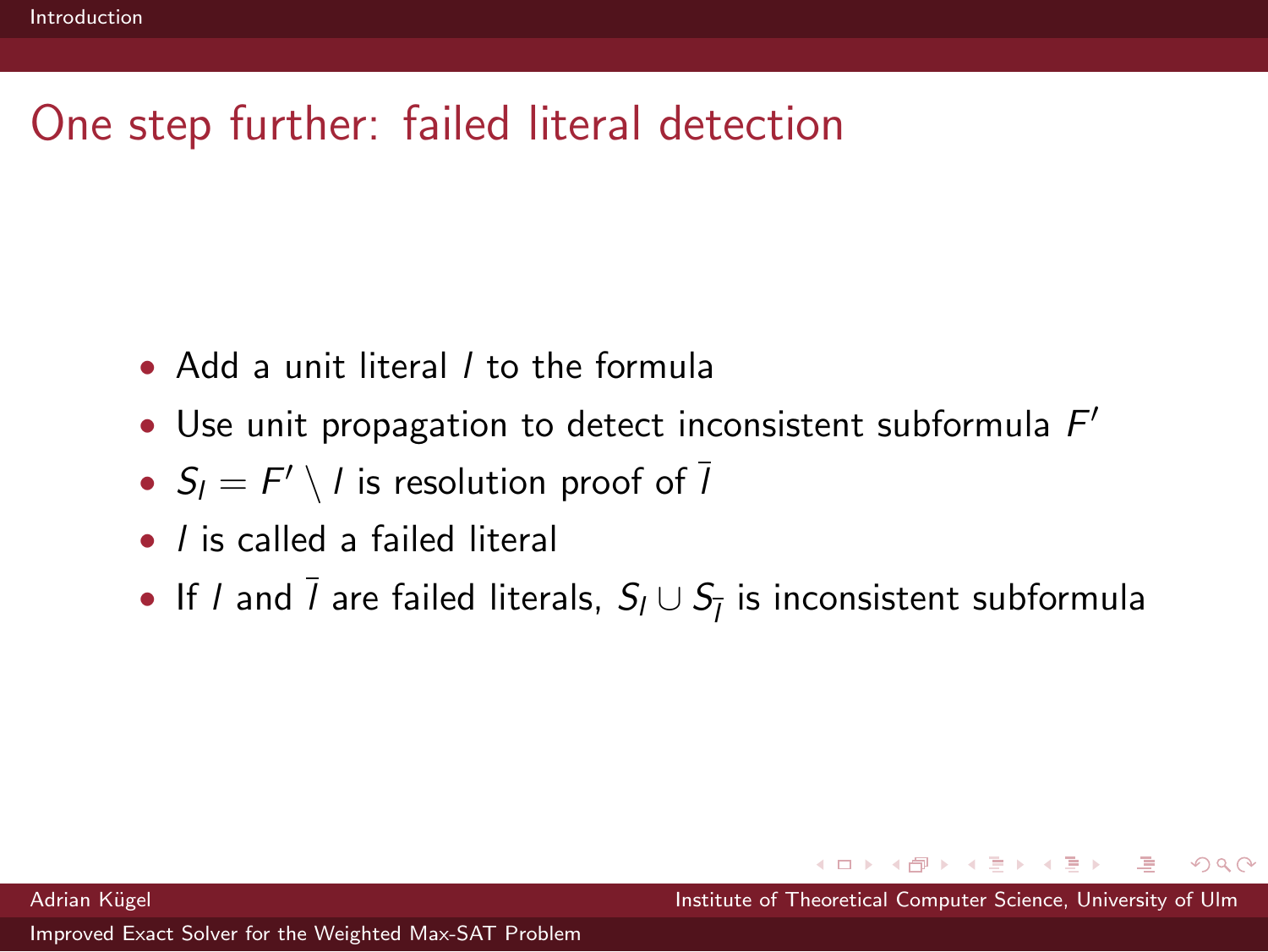# Improved algorithm

- Use failed literal detection during unit propagation to get new unit literals
- Whenever no unit literal is left, try to find a failed literal I
- If found
	- extract and store subformula  $S_l$  which is in conflict with  $l$
	- add  $\overline{l}$  to the formula and continue with unit propagation

 $\Omega$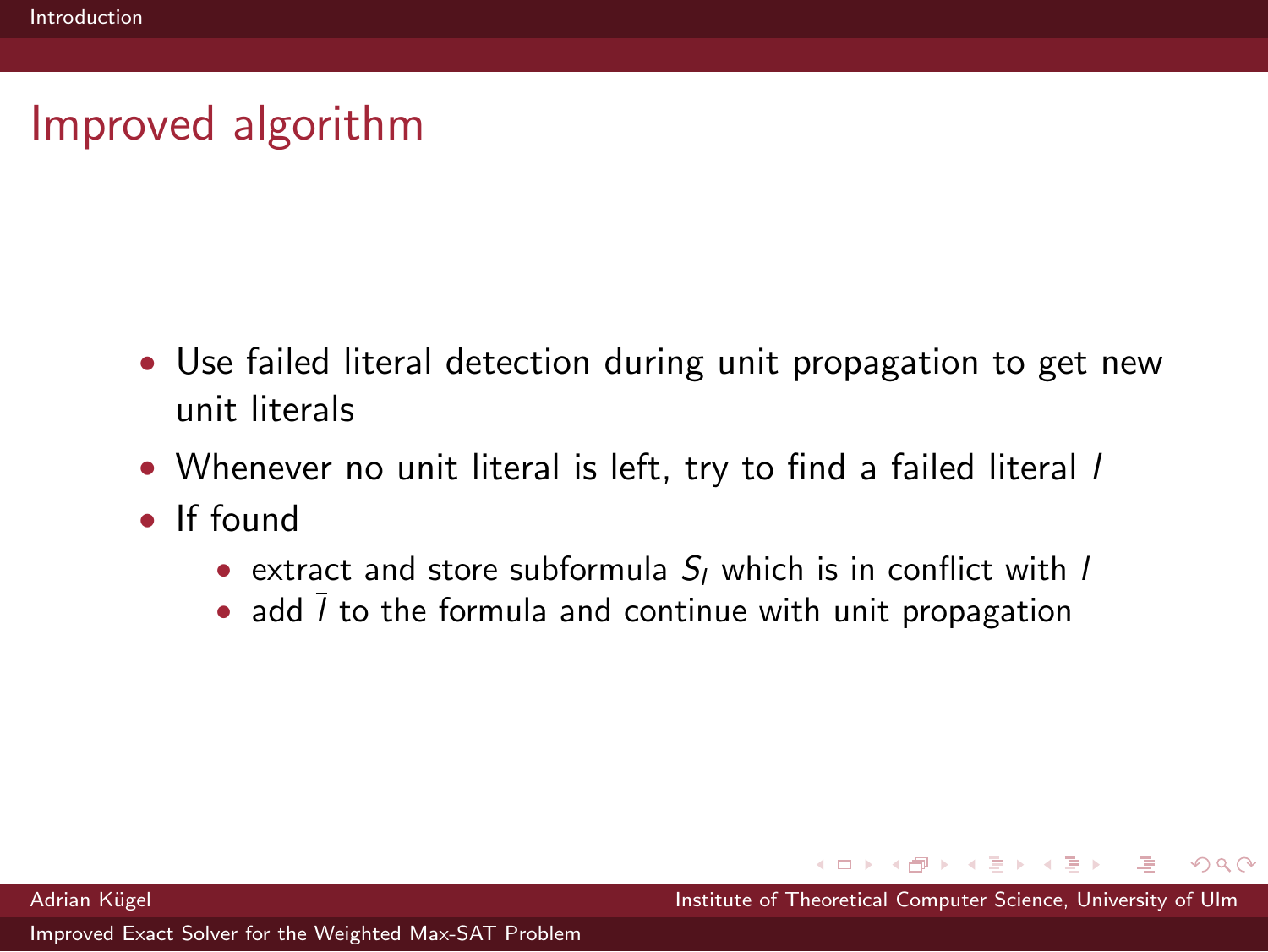# Difference between algorithms

- improved algorithm starts with unit propagation and uses failed literal detection in simplified formula
- after finding a failed literal *l*, we do not stop if  $\overline{l}$  is no failed literal, but continue in simplified formula after propagating  $\overline{l}$
- improved algorithm can be seen as a restricted sat solver (no branches, only unit clause learning) with unsatisfiable core extraction

 $\Omega$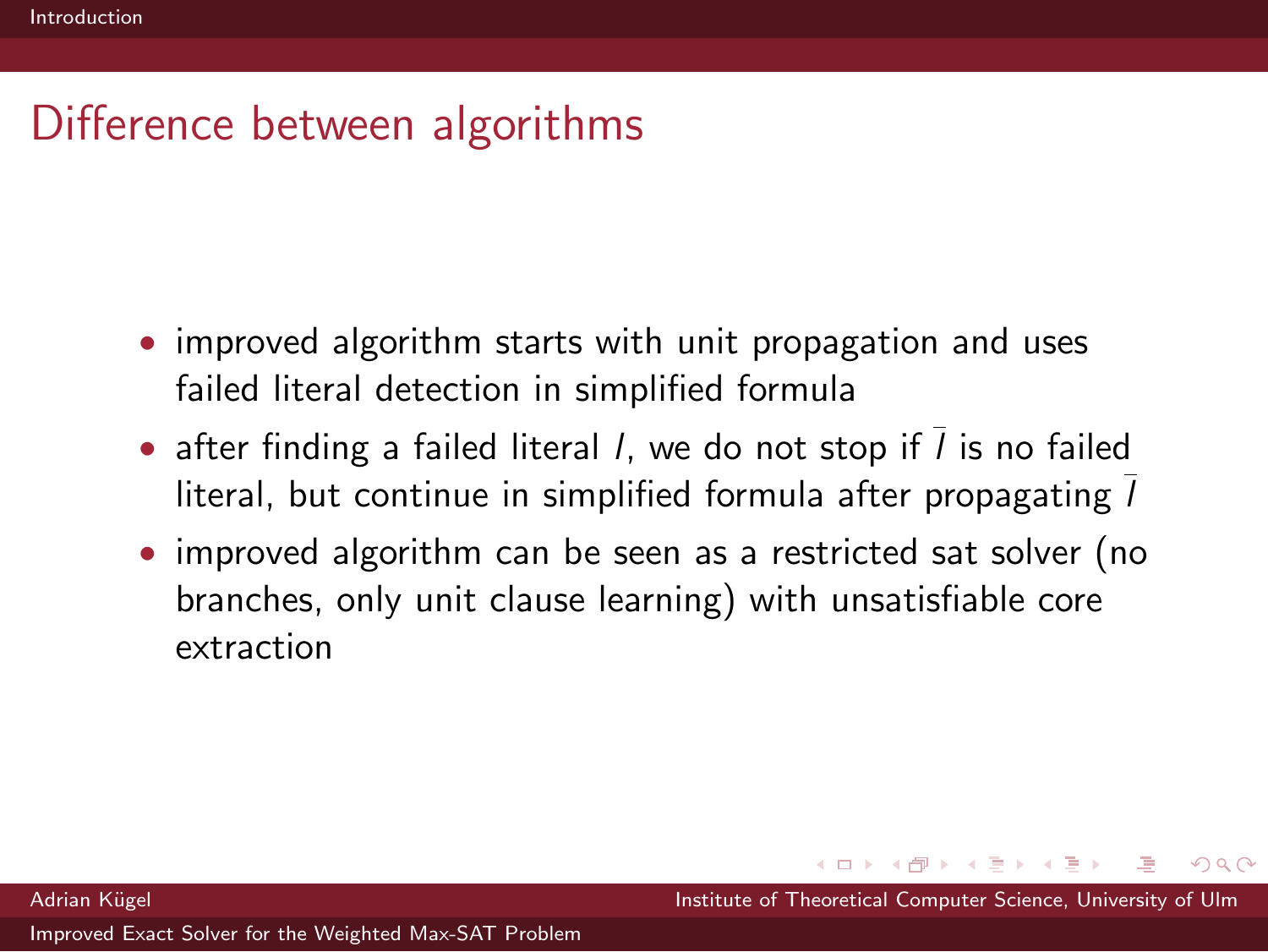$$
C_1 = (x_1 \vee x_2 \vee x_3)
$$
  
\n
$$
C_2 = (x_2 \vee \overline{x}_3)
$$
  
\n
$$
C_3 = (\overline{x}_1 \vee x_3)
$$
  
\n
$$
C_4 = (\overline{x}_1 \vee x_4)
$$
  
\n
$$
C_5 = (\overline{x}_3 \vee \overline{x}_4)
$$
  
\n
$$
C_6 = (x_1 \vee \overline{x}_2 \vee x_5)
$$
  
\n
$$
C_7 = (x_1 \vee \overline{x}_2 \vee \overline{x}_5)
$$

 $\rightarrow$  no unit literal, starting failed literal detection

メロメ メ御う メミメ メミメー Adrian Kügel Institute of Theoretical Computer Science, University of Ulm

唐

 $299$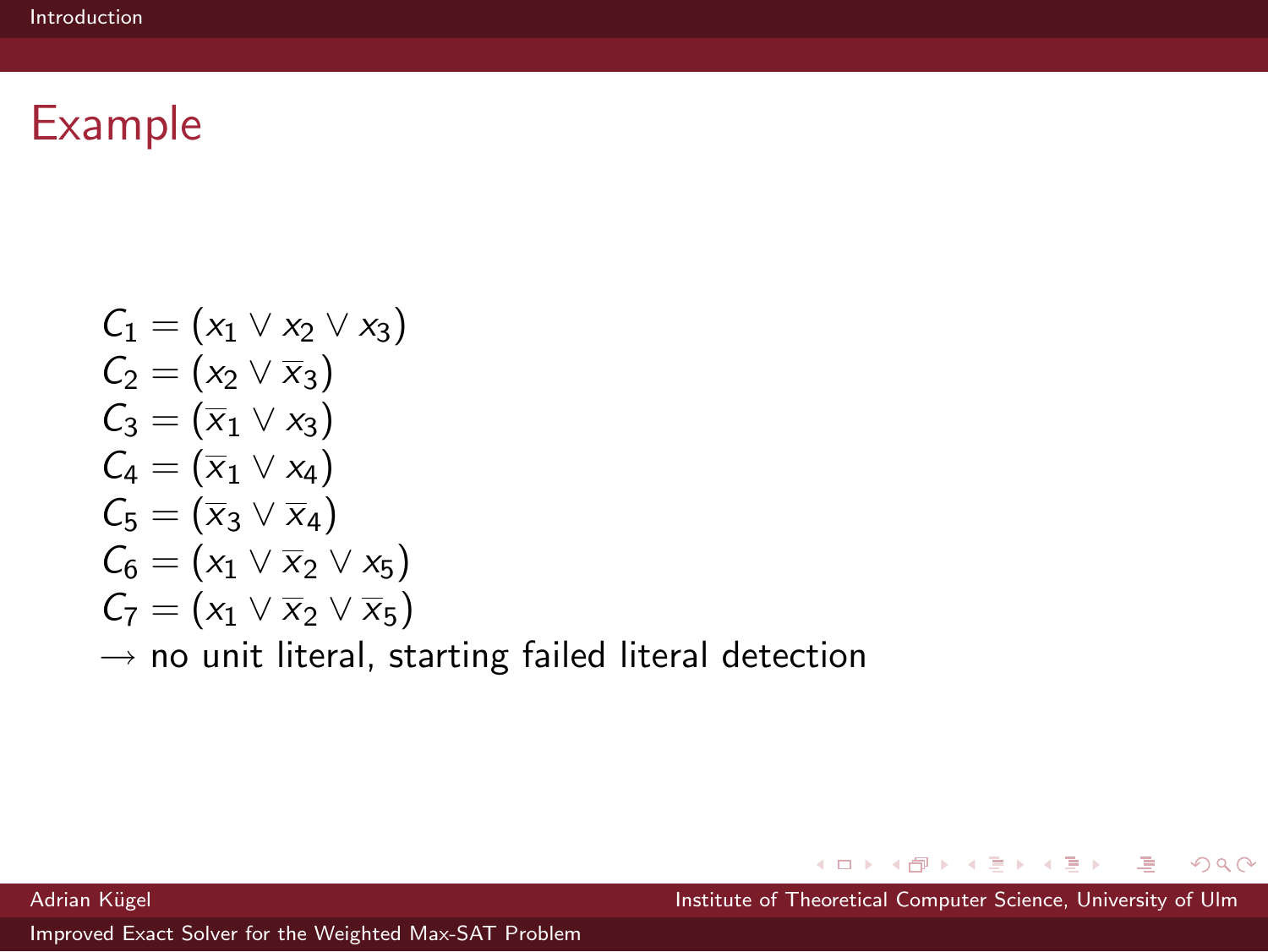$$
C_1 = (x_1 \vee x_2 \vee x_3)
$$
  
\n
$$
C_2 = (x_2 \vee \overline{x}_3)
$$
  
\n
$$
C_3 = (\overline{x}_1 \vee x_3)
$$
  
\n
$$
C_4 = (\overline{x}_1 \vee x_4)
$$
  
\n
$$
C_5 = (\overline{x}_3 \vee \overline{x}_4)
$$
  
\n
$$
C_6 = (x_1 \vee \overline{x}_2 \vee x_5)
$$
  
\n
$$
C_7 = (x_1 \vee \overline{x}_2 \vee \overline{x}_5)
$$
  
\n
$$
C_8 = (x_1)
$$
  
\n
$$
\rightarrow \text{adding } x_1 \text{ to the formula}
$$
  
\n
$$
\rightarrow \text{series } x_1 = +x_1 =
$$

 $\rightarrow$  assign  $x_1 = \text{true}$ 

メロメ メタメ メミメ メミメー Adrian Kügel Institute of Theoretical Computer Science, University of Ulm

€.

 $299$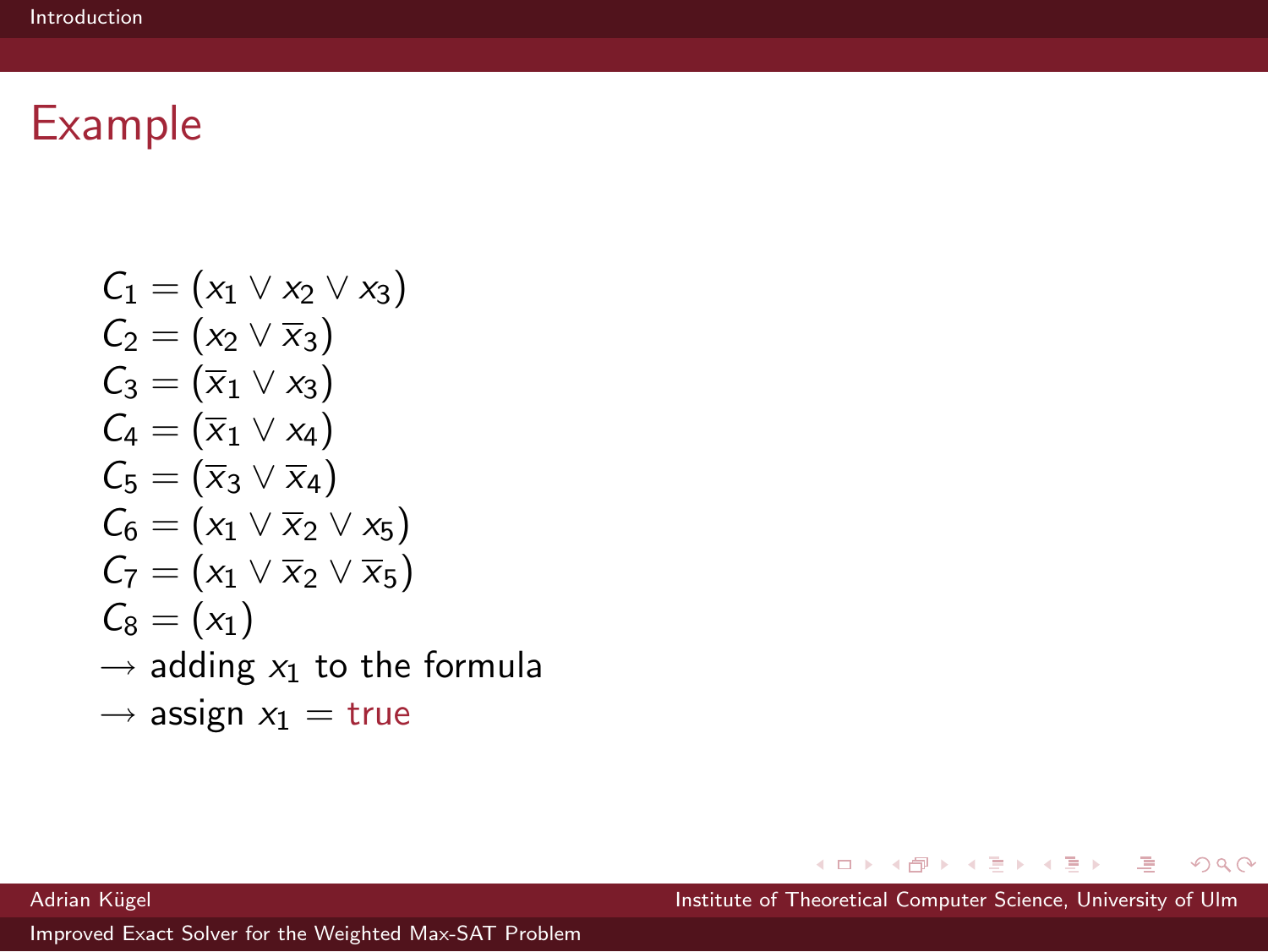$$
C_2 = (x_2 \vee \overline{x}_3)
$$
  
\n
$$
C_3 = (x_3)
$$
  
\n
$$
C_4 = (x_4)
$$
  
\n
$$
C_5 = (\overline{x}_3 \vee \overline{x}_4)
$$
  
\n
$$
\rightarrow \dots \text{ continue as in the example before}
$$

メロメ メタメ メミメ メミメー Adrian Kügel Institute of Theoretical Computer Science, University of Ulm

 $299$ 

€.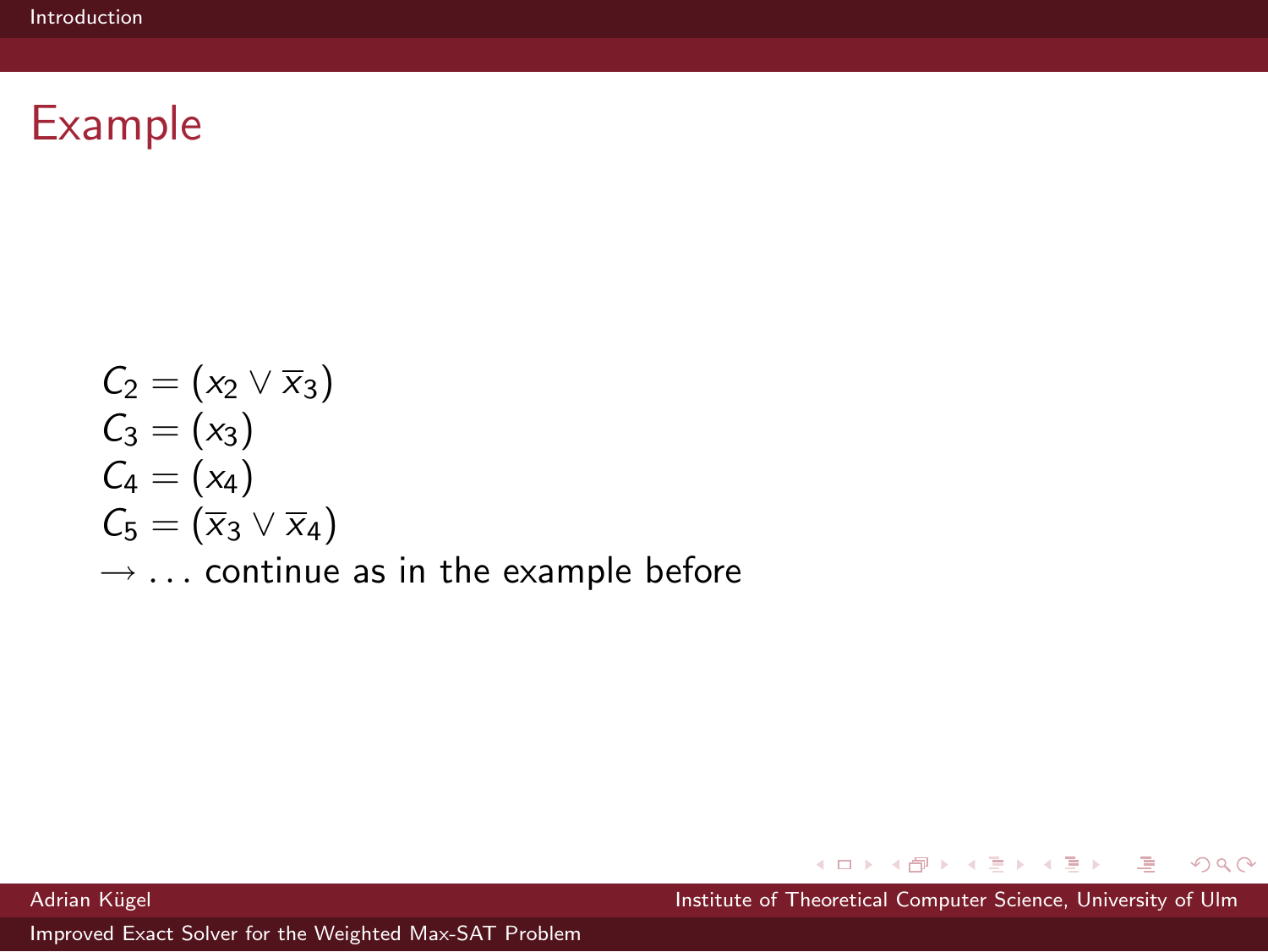$$
S_{x_1} = \{ (x_3), (x_4), (\overline{x}_3 \vee \overline{x}_4) \}
$$
  
\n
$$
\rightarrow \text{add } \overline{x}_1 \text{ to the formula}
$$

メロメ メタメ メミメ メミメー  $299$ 唐

Adrian Kügel Institute of Theoretical Computer Science, University of Ulm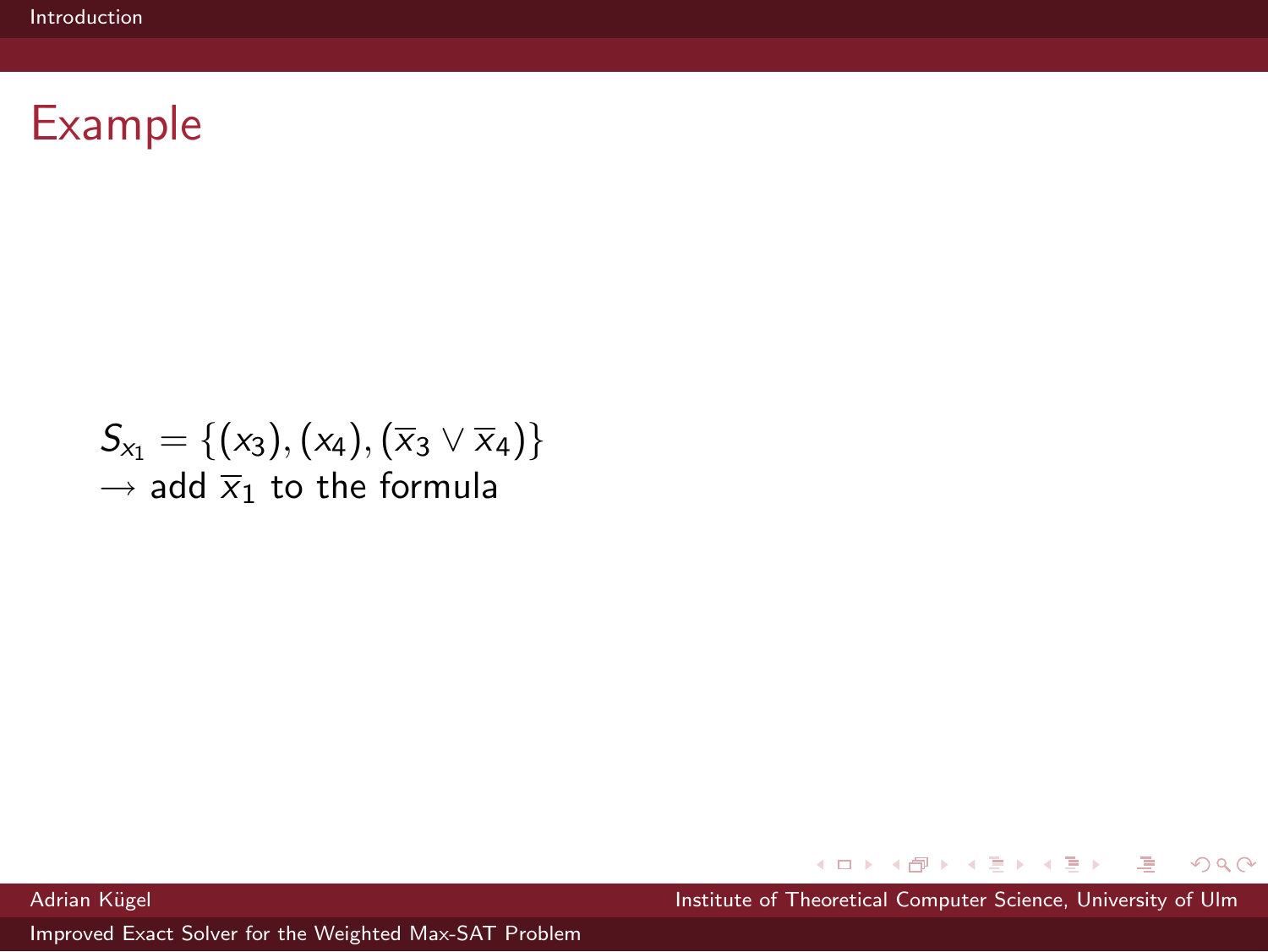$$
C_1 = (x_1 \vee x_2 \vee x_3)
$$
  
\n
$$
C_2 = (x_2 \vee \overline{x}_3)
$$
  
\n
$$
C_3 = (\overline{x}_1 \vee x_3)
$$
  
\n
$$
C_4 = (\overline{x}_1 \vee x_4)
$$
  
\n
$$
C_5 = (\overline{x}_3 \vee \overline{x}_4)
$$
  
\n
$$
C_6 = (x_1 \vee \overline{x}_2 \vee x_5)
$$
  
\n
$$
C_7 = (x_1 \vee \overline{x}_2 \vee \overline{x}_5)
$$
  
\n
$$
C_8 = (\overline{x}_1)
$$
  
\n
$$
\rightarrow \text{assign } x_1 = \text{false}
$$

メロメ メタメ メミメ メミメー Adrian Kügel Institute of Theoretical Computer Science, University of Ulm

 $299$ 

唐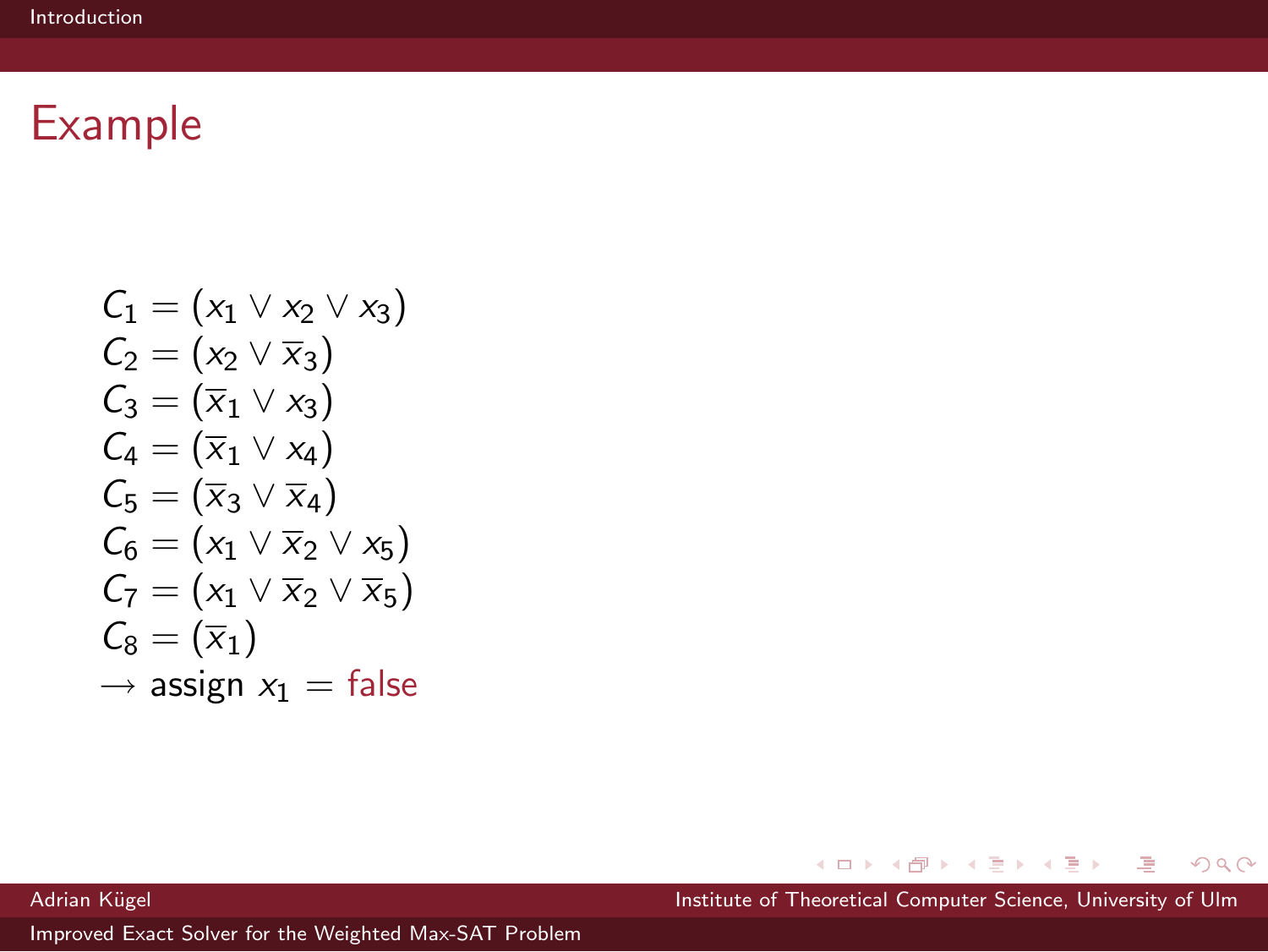$$
C_1 = (x_2 \vee x_3)
$$
  
\n
$$
C_2 = (x_2 \vee \overline{x}_3)
$$
  
\n
$$
C_5 = (\overline{x}_3 \vee \overline{x}_4)
$$
  
\n
$$
C_6 = (\overline{x}_2 \vee x_5)
$$
  
\n
$$
C_7 = (\overline{x}_2 \vee \overline{x}_5)
$$
  
\n
$$
\rightarrow \text{ failed literal detection, add } x_2 \text{ to the formula}
$$

メロメ メタメ メミメ メミメー  $299$ 唐

Adrian Kügel Institute of Theoretical Computer Science, University of Ulm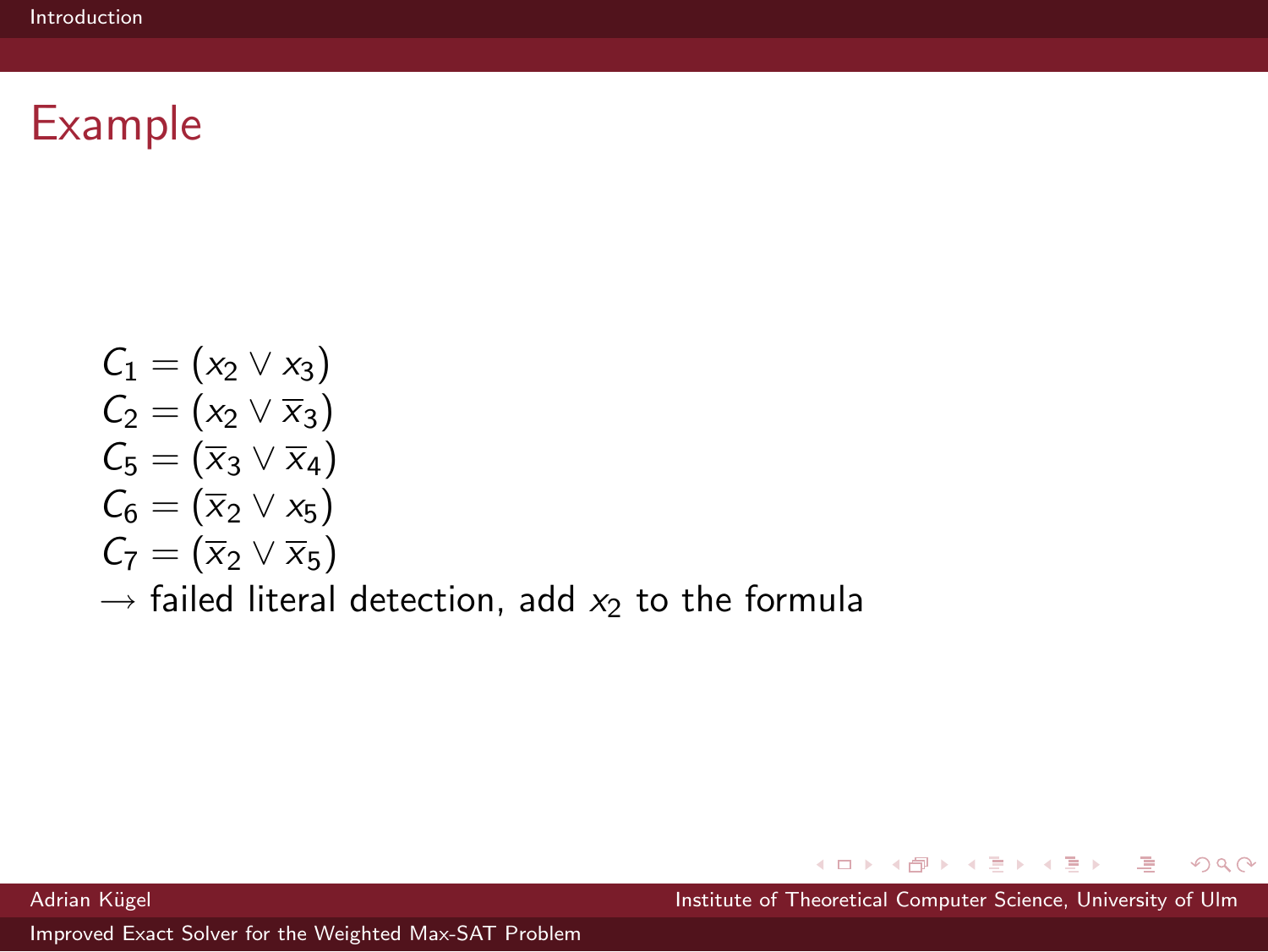$$
C_1 = (x_2 \vee x_3)
$$
  
\n
$$
C_2 = (x_2 \vee \overline{x}_3)
$$
  
\n
$$
C_5 = (\overline{x}_3 \vee \overline{x}_4)
$$
  
\n
$$
C_6 = (\overline{x}_2 \vee x_5)
$$
  
\n
$$
C_7 = (\overline{x}_2 \vee \overline{x}_5)
$$
  
\n
$$
C_8 = (x_2)
$$
  
\n
$$
\rightarrow \text{assign } x_2 = \text{true}
$$

メロメ メタメ メミメ メミメー Adrian Kügel Institute of Theoretical Computer Science, University of Ulm

 $299$ 

唐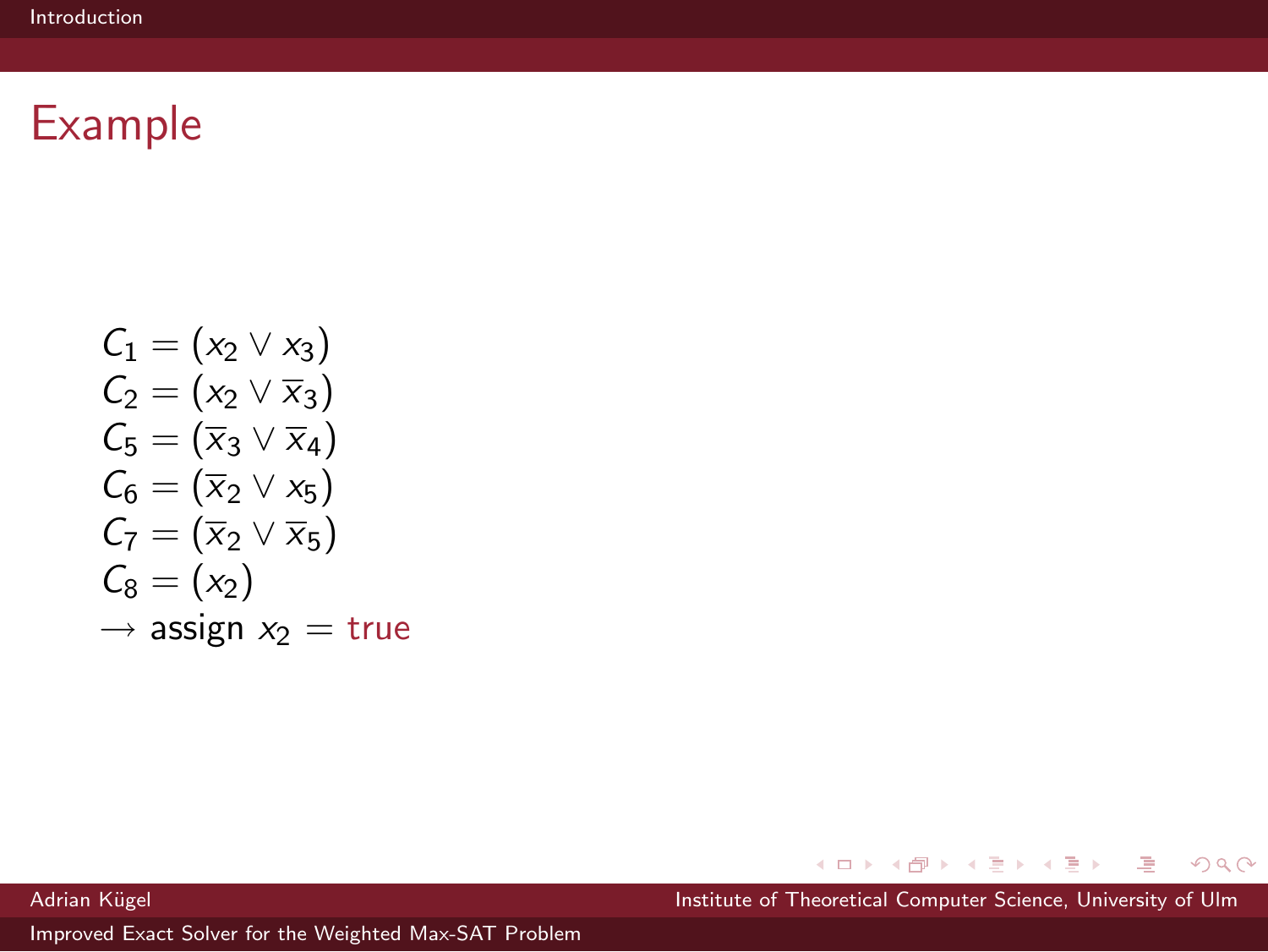$$
C_5 = (\overline{x}_3 \vee \overline{x}_4)
$$
  
\n
$$
C_6 = (x_5)
$$
  
\n
$$
C_7 = (\overline{x}_5)
$$
  
\n
$$
\rightarrow \text{assign } x_5 = \text{true}
$$

メロメ メタメ メミメ メミメー  $299$ 唐

Adrian Kügel Institute of Theoretical Computer Science, University of Ulm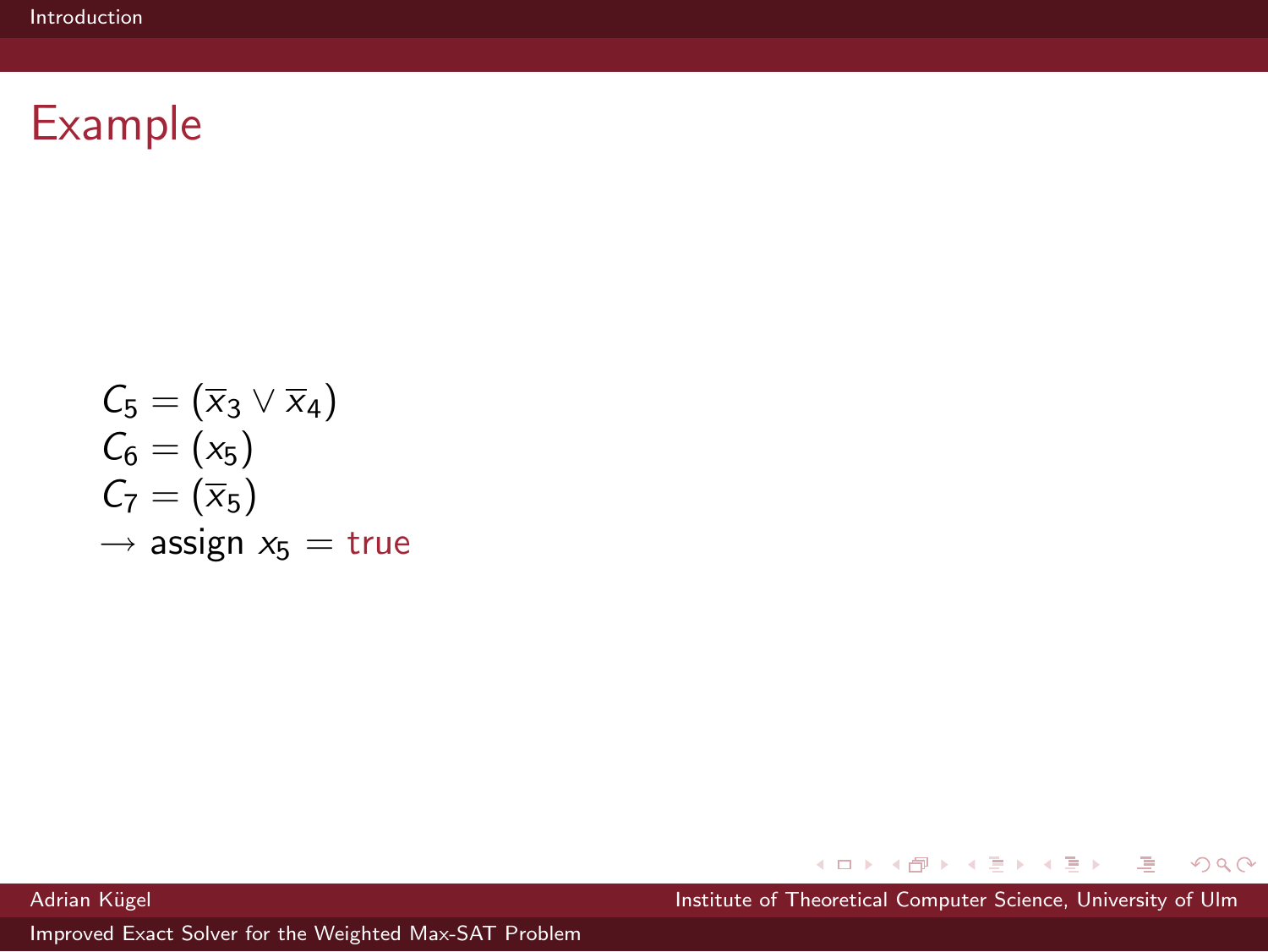$C_5 = (\overline{x}_3 \vee \overline{x}_4)$  $C_7 = ()$  $\rightarrow$  empty clause found  $\rightarrow x_2$  is failed literal  $\rightarrow$   $S_{x_2}$  = { $(\overline{x}_2 \vee x_5),(\overline{x}_2 \vee \overline{x}_5)$ }

Adrian Kügel Institute of Theoretical Computer Science, University of Ulm

 $\langle \neg \Box \rangle$   $\rightarrow$   $\langle \Box \rangle$   $\rightarrow$   $\langle \Box \rangle$   $\rightarrow$ 

画

 $\Omega$ 

 $\leftarrow$   $\Box$   $\rightarrow$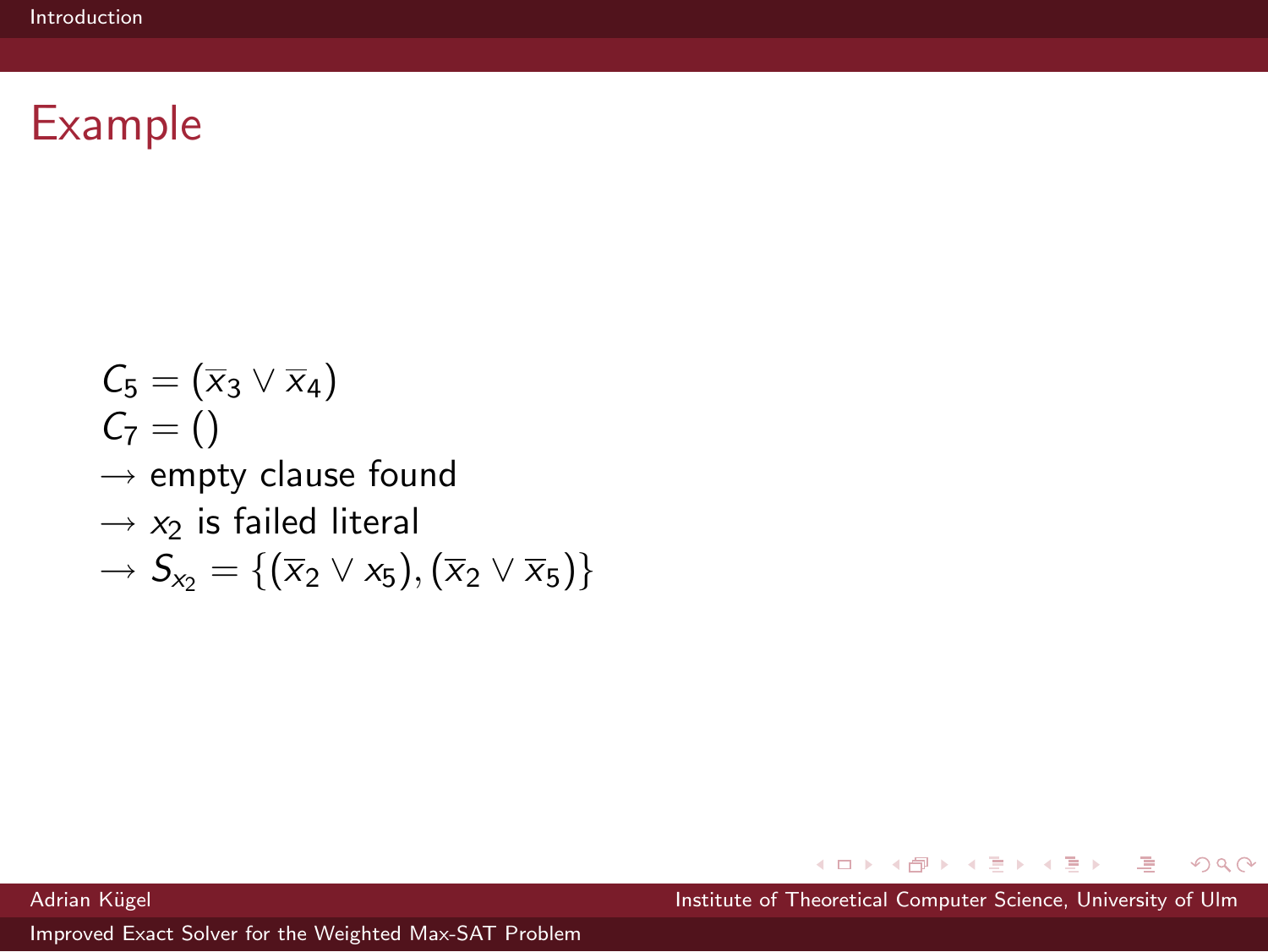$$
C_1 = (x_2 \vee x_3)
$$
  
\n
$$
C_2 = (x_2 \vee \overline{x}_3)
$$
  
\n
$$
C_5 = (\overline{x}_3 \vee \overline{x}_4)
$$
  
\n
$$
C_6 = (\overline{x}_2 \vee x_5)
$$
  
\n
$$
C_7 = (\overline{x}_2 \vee \overline{x}_5)
$$
  
\n
$$
C_8 = (\overline{x}_2)
$$
  
\n
$$
\rightarrow \text{ add } \overline{x}_2 \text{ to the formula}
$$
  
\n
$$
\rightarrow \text{assign } x_2 = \text{false}
$$

メロメ メタメ メミメ メミメー Adrian Kügel Institute of Theoretical Computer Science, University of Ulm

€.

 $299$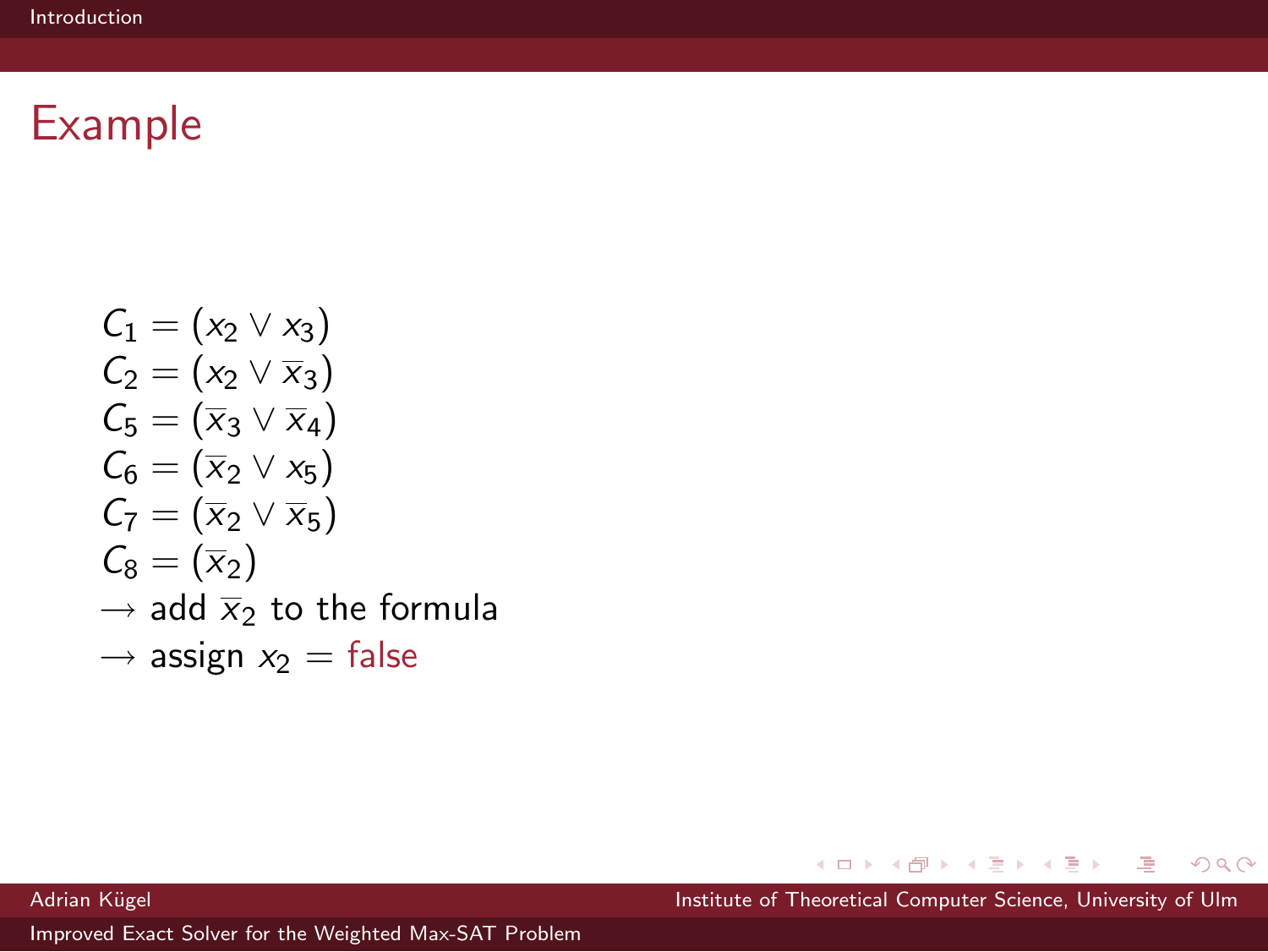$$
C_1 = (x_3)
$$
  
\n
$$
C_2 = (\overline{x}_3)
$$
  
\n
$$
C_5 = (\overline{x}_3 \vee \overline{x}_4)
$$
  
\n
$$
\rightarrow \text{assign } x_3 = \text{true}
$$

メロメ メタメ メミメ メミメー Adrian Kügel Institute of Theoretical Computer Science, University of Ulm

 $299$ 

唐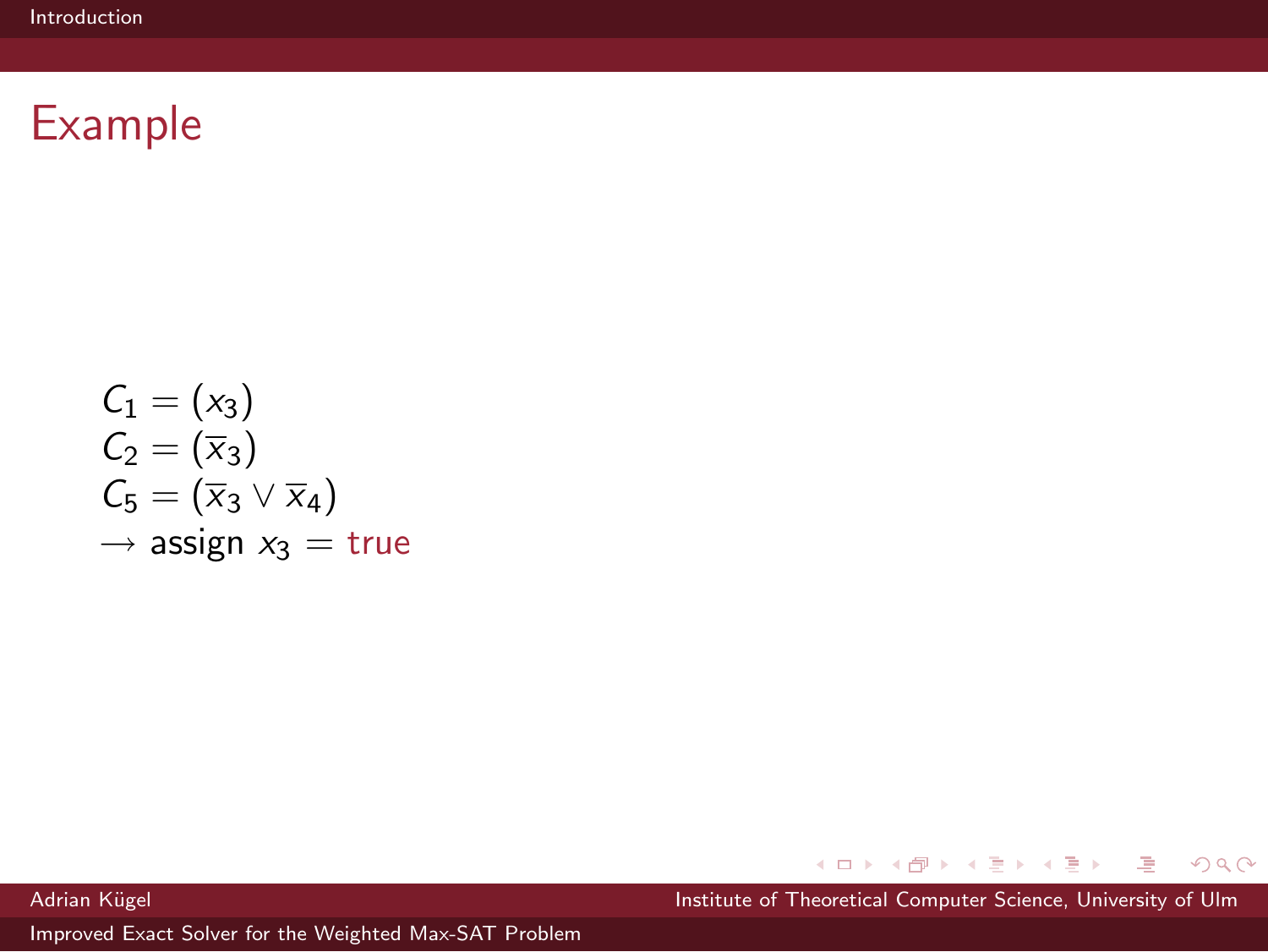- $C_2 = ()$  $C_5 = (\overline{x}_4)$
- $\rightarrow$  empty clause found
- $\rightarrow$  derive inconsistent subformula with implication graph

**← 同 → → 三 →** Adrian Kügel Institute of Theoretical Computer Science, University of Ulm

 $\Omega$ 

 $\leftarrow$   $\Box$   $\rightarrow$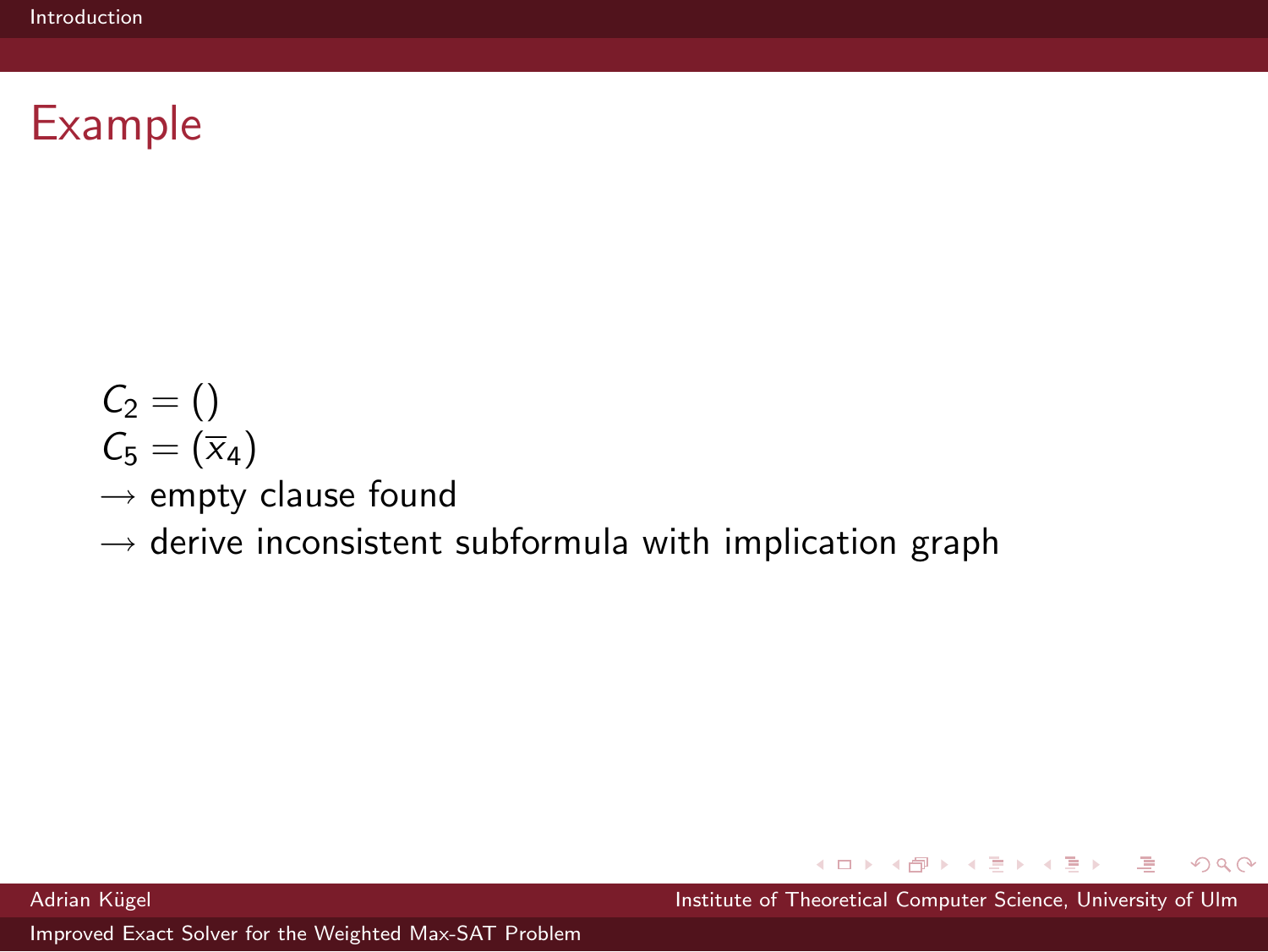### **Optimizations**

- Assign priority order to variables for failed literal detection
- Decrease priority of variables for which a failed literal has been found
- For each variable, check only the literal which occurs in more clauses
- Sometimes more than one failed literal can be detected by only one failed literal detection  $\rightarrow$  use failed literal *l* for which  $S_l$  is smallest.

 $\Omega$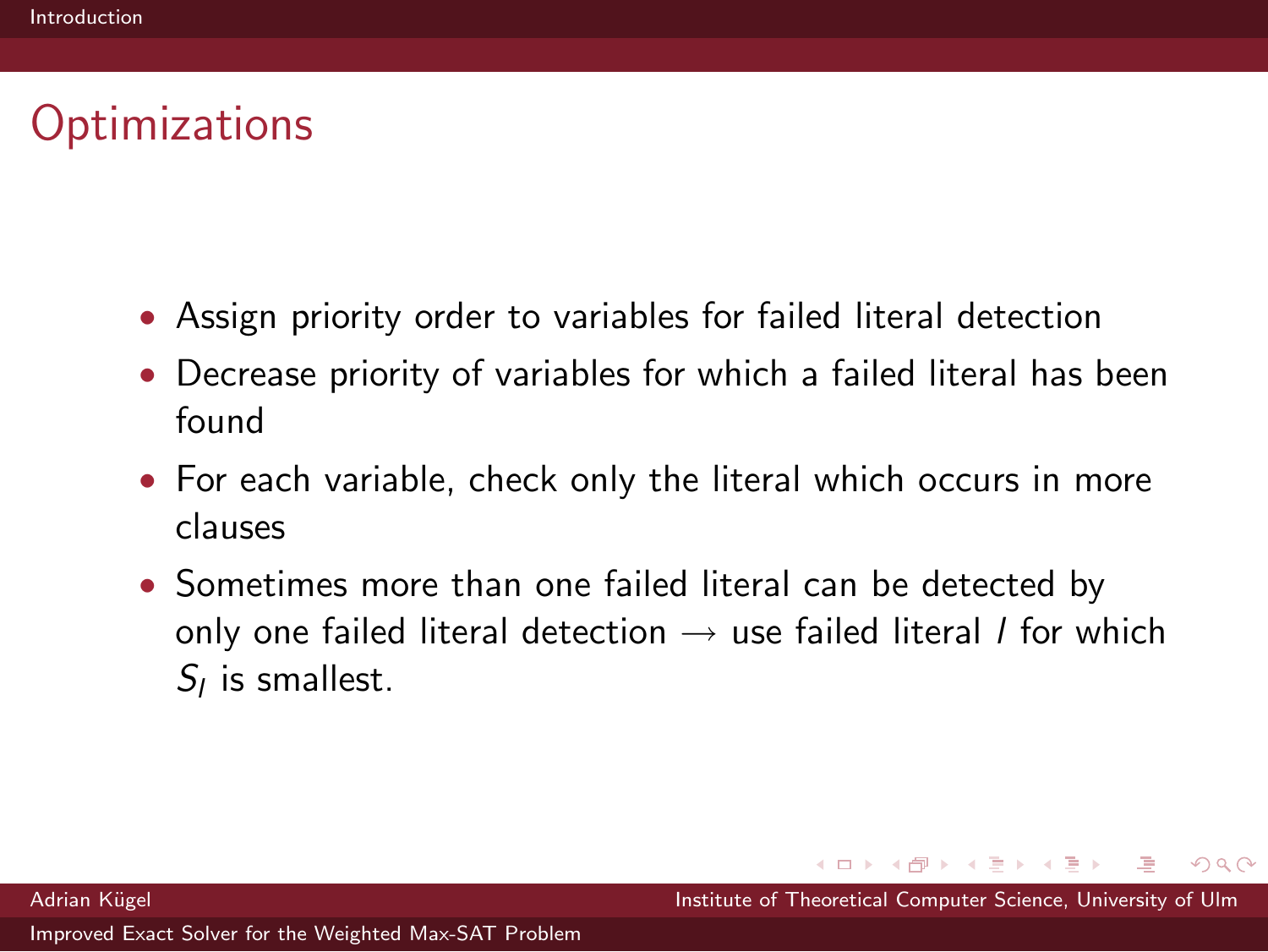$C_1 = \overline{x}_1 \vee x_2$  $C_2 = \overline{x}_2 \vee x_3$  $C_3 = \overline{x}_3 \vee x_4$  $C_4 = \overline{X}_3 \vee X_5$  $C_5 = \overline{X}_4 \vee \overline{X}_5$  $C_3$ ,  $C_4$ ,  $C_5$  are resolution proof of  $x_3$  $\rightarrow$  x<sub>1</sub>, x<sub>2</sub> and x<sub>3</sub> are failed literals

 $\mathbf{p}$ Adrian Kügel Institute of Theoretical Computer Science, University of Ulm

ヨト

 $\Omega$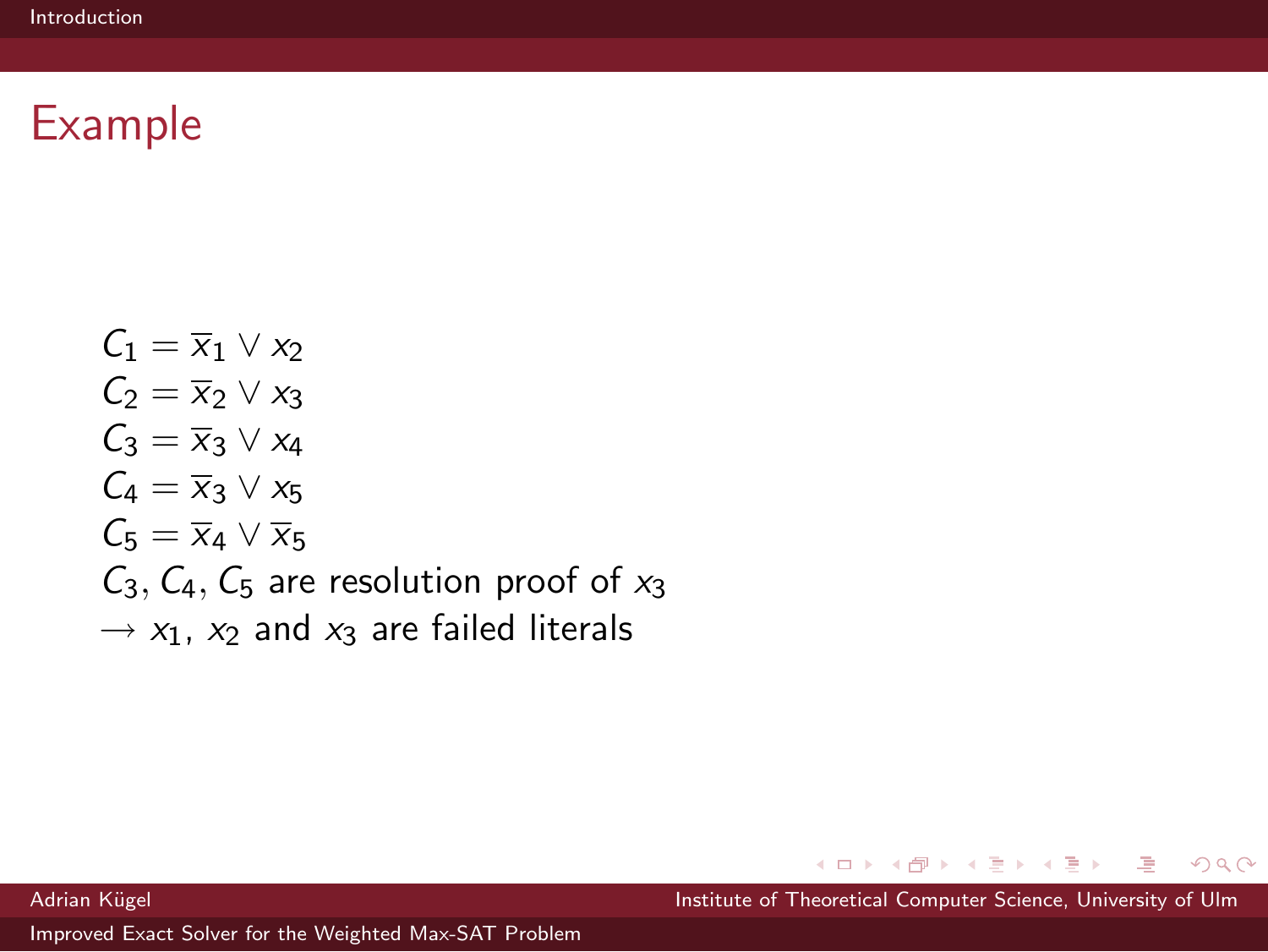#### Data structure

- for each literal keep list of clause pointers to clauses where literal occurs
- support lazy deletion of clause pointers
- each clause has a delete flag and deletion timestamp
- clause pointers are removed during traversal of clause pointer list when delete flag of clause is set to true
- when backtracking, it can be checked in constant time if clause pointer was deleted or not

 $\Omega$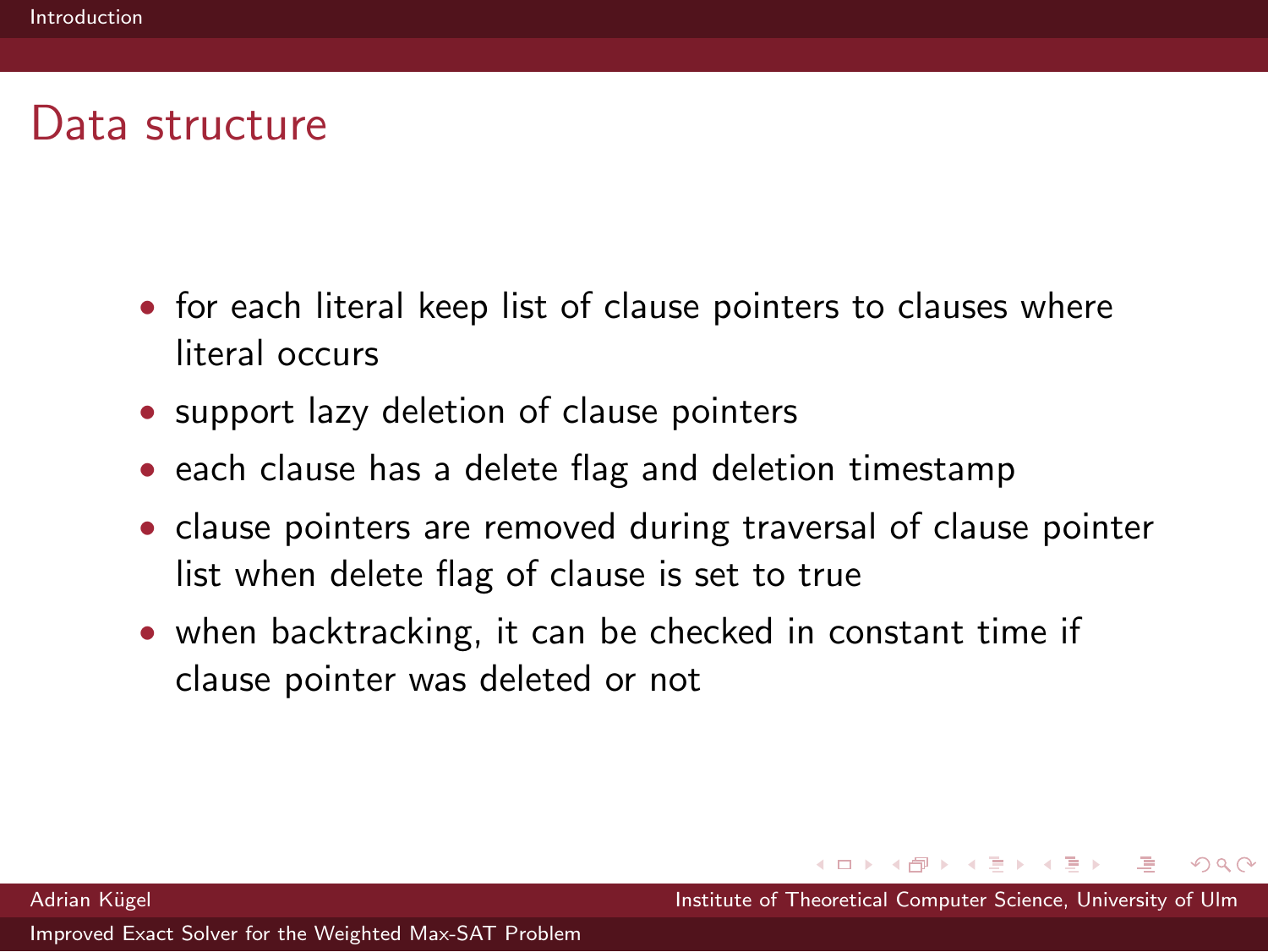0 200 - 1<br>0 200 - 1<br>0 200 - 1

 $\frac{8}{2}$ 

 $400$ 

200

 $\circ$ 

seconds

#### Comparison of runtimes

akmaxsat

WMaxSatz **IncWMaxSatz** 

П

**Weighted Max−2−SAT formulas with 100 variables**

#### **Weighted Max−2−SAT formulas with 120 variables**



[Improved Exact Solver for the Weighted Max-SAT Problem](#page-0-0)

 $\,$   $\,$  $\mathcal{A}$ Adrian Kügel Institute of Theoretical Computer Science, University of Ulm

 $\leftarrow$   $\Box$   $\rightarrow$ 

 $\Rightarrow$ 

 $\prec$ Þ  $299$ 

画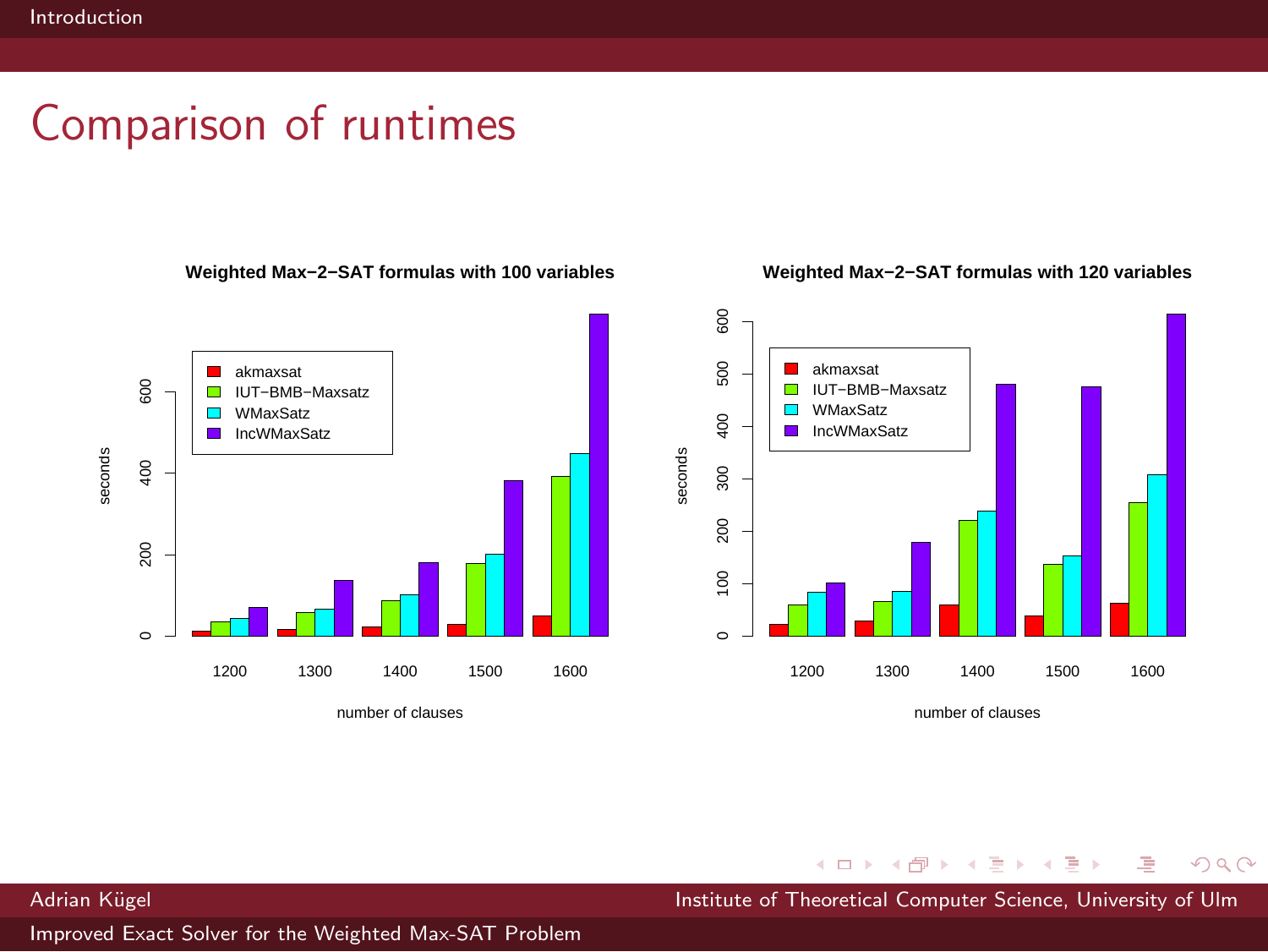#### Comparison of traversed nodes of search tree

#### **Weighted Max−2−SAT formulas with 100 variables**

#### **Weighted Max−2−SAT formulas with 120 variables**





number of clauses

∍

 $299$ 

Adrian Kügel Institute of Theoretical Computer Science, University of Ulm

 $\leftarrow$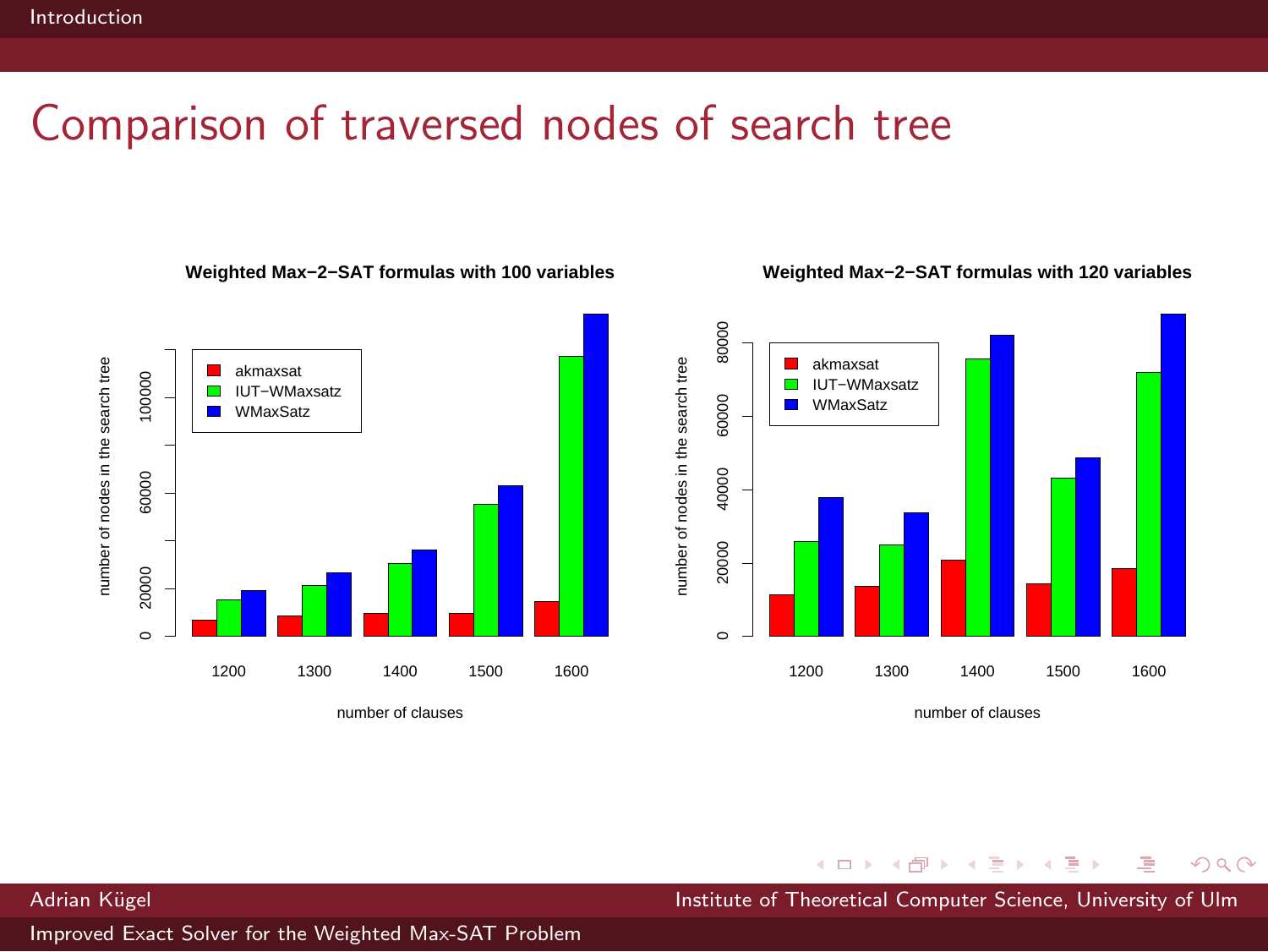# Conclusions

- New propagation algorithm improves lower bound
- Smaller part of the search tree needs to be traversed
- Data structure improves runtime for high clauses-to-variables ratio

 $\rightarrow$   $\equiv$   $\rightarrow$ 

 $\Omega$